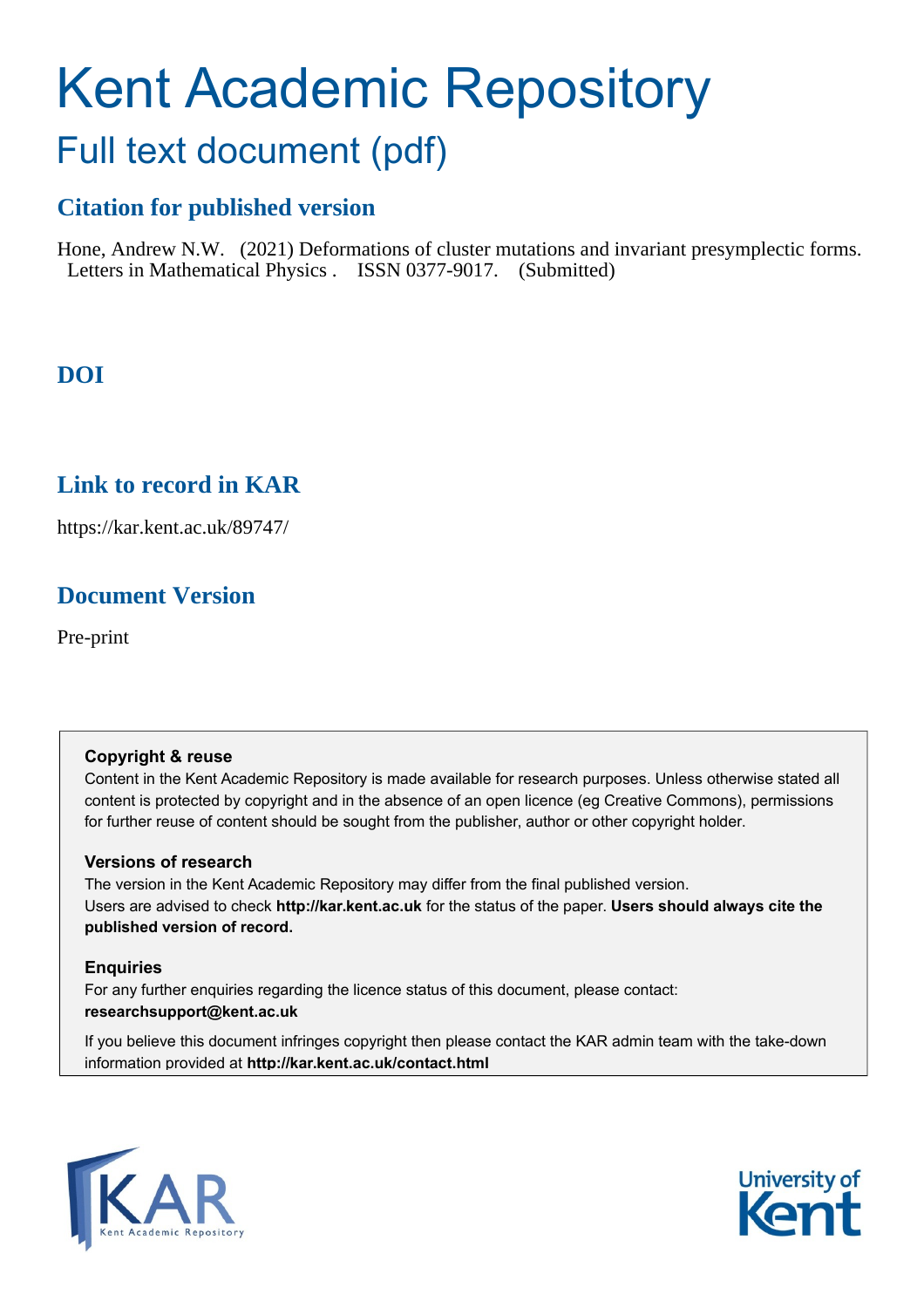# Deformations of cluster mutations and invariant presymplectic forms

Andrew N. W. Hone<sup>1</sup> and Theodoros E. Kouloukas<sup>2</sup>

<sup>1</sup>School of Mathematics, Statistics & Actuarial Science, University of Kent, Canterbury CT2 7FS, U.K.

<sup>2</sup>School of Mathematics and Physics, University of Lincoln, Lincoln LN6 7TS, U.K.

July 25, 2021

#### Abstract

We consider deformations of sequences of cluster mutations in finite type cluster algebras, which destroy the Laurent property but preserve the presymplectic structure defined by the exchange matrix. The simplest example is the Lyness 5-cycle, arising from the cluster algebra of type  $A_2$ : this deforms to the Lyness family of integrable symplectic maps in the plane. For types  $A_3$  and  $A_4$  we find suitable conditions such that the deformation produces a two-parameter family of Liouville integrable maps (in dimensions two and four, respectively). We also perform Laurentification for these maps, by lifting them to a higher-dimensional space of tau functions with a cluster algebra structure, where the Laurent property is restored. More general types of deformed mutations associated with affine Dynkin quivers are shown to correspond to four-dimensional symplectic maps arising as reductions of the discrete sine-Gordon equation.

# 1 Lyness maps and Zamolodchikov periodicity

It was observed by Lyness in 1942 [28] that the recurrence

$$
x_{n+2}x_n = x_{n+1} + 1 \tag{1.1}
$$

generates the sequence

$$
x_0, x_1, \frac{x_1 + 1}{x_0}, \frac{x_0 + x_1 + 1}{x_0 x_1}, \frac{x_0 + 1}{x_1}, x_0, x_1, \dots,
$$
\n(1.2)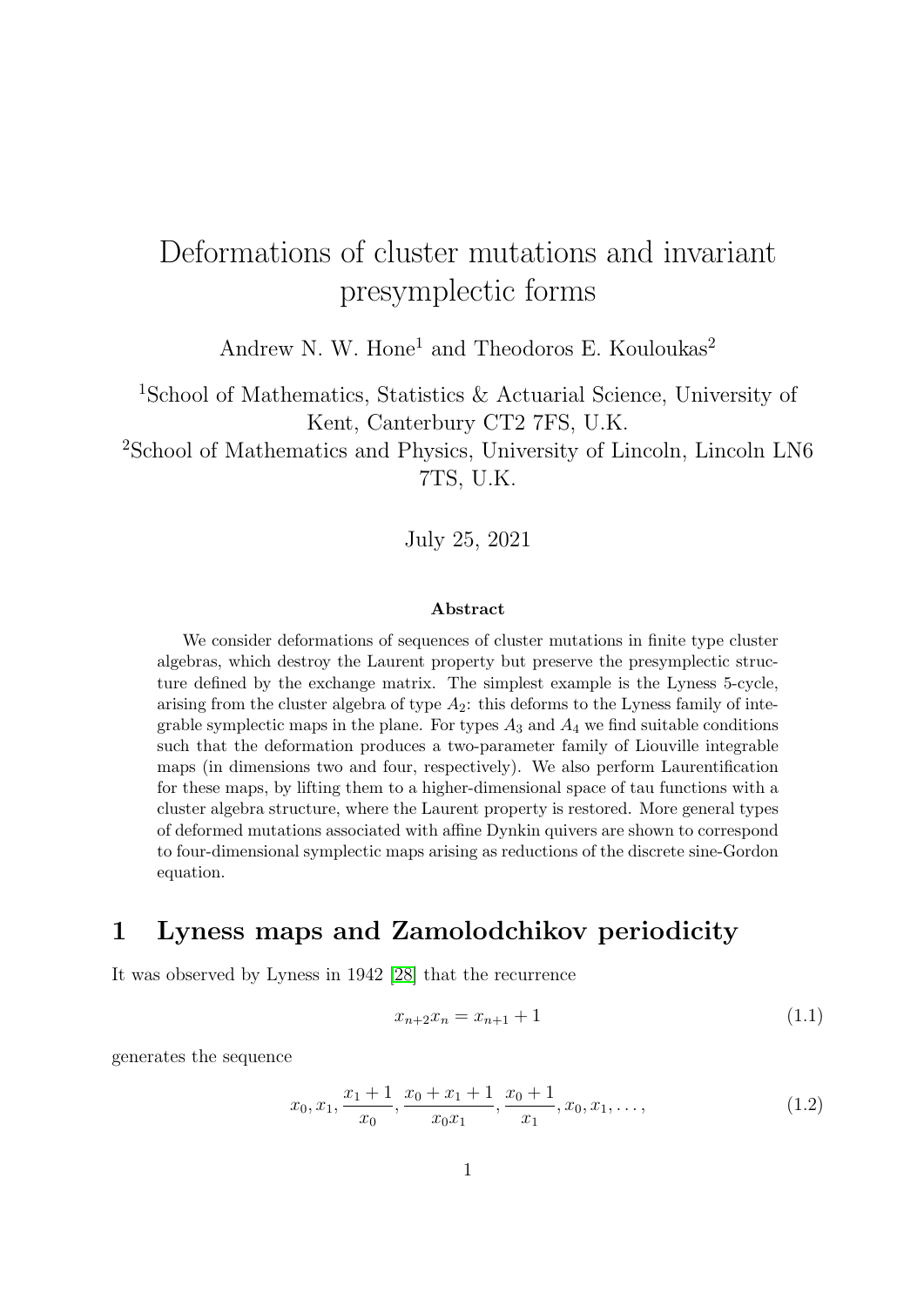which repeats with period five. The Lyness 5-cycle also arises in Coxeter's frieze patterns [3], or as a simple example of Zamolodchikov periodicity in integrable quantum field theories [37], which can be understood in terms of the associahedron  $K_4$  and the cluster algebra defined by the  $A_2$  Dynkin quiver [10], and this leads to a connection with Abel's pentagon identity for the dilogarithm [29]. The birational map of the plane corresponding to the recurrence  $(1.1)$ , that is

$$
(x, y) \mapsto \left(y, \frac{y+1}{x}\right),\tag{1.3}
$$

also appears in the theory of the Cremona group: as conjectured by Usnich and proved by Blanc [1], the birational transformations of the plane that preserve the symplectic form

$$
\omega = \frac{1}{xy} \, dx \wedge dy,\tag{1.4}
$$

are generated by  $SL(2, \mathbb{Z})$ , the torus and transformation (1.3).

More generally, the birational map

$$
\varphi: \quad (x, y) \mapsto \left(y, \frac{ay + b}{x}\right), \tag{1.5}
$$

with two parameters a, b is also referred to as the Lyness map. By rescaling  $(x, y) \rightarrow$  $(ax, ay)$ , the parameter  $a \neq 0$  can be removed, so that this is really a one-parameter family, which is described in [6] as "the simplest singular map of the plane." There are also analogous recurrences in higher dimensions, given by the family

$$
x_{n+N}x_n = \sum_{j=1}^{N-1} x_{n+j} + b,
$$

which have been shown to admit  $\lfloor \frac{N}{2} \rfloor$  independent first integrals for each order N [34].

Unlike the special case  $b = a^2$ , which can be rescaled to (1.3), in general the orbits of (1.5) do not all have the same period, and generic orbits are not periodic over an infinite field (e.g.  $\mathbb{Q}, \mathbb{R}$  or  $\mathbb{C}$ ). Moreover, while the iterates in (1.2) are Laurent polynomials in the initial values  $x_0, x_1$  with integer coefficients, which is one of the characteristic features of the cluster variables in a cluster algebra, the iterates of (1.5) are not Laurent polynomials unless  $b = a^2$ . However, the general map does preserve the same symplectic form (1.4), and there is a conserved quantity  $K = K(x, y)$  given by

$$
K = \frac{xy(x+y) + a(x^2 + y^2) + (a^2 + b)(x+y) + ab}{xy}.
$$
\n(1.6)

Thus the Lyness map (1.5) is integrable in the Liouville sense, and can be considered as a deformation of the periodic map (1.3) which arises from mutations in a finite type cluster algebra. The purpose of this work is to consider how other integrable maps can be obtained from deformations of cluster mutations. The Zamolodchikov periodicity of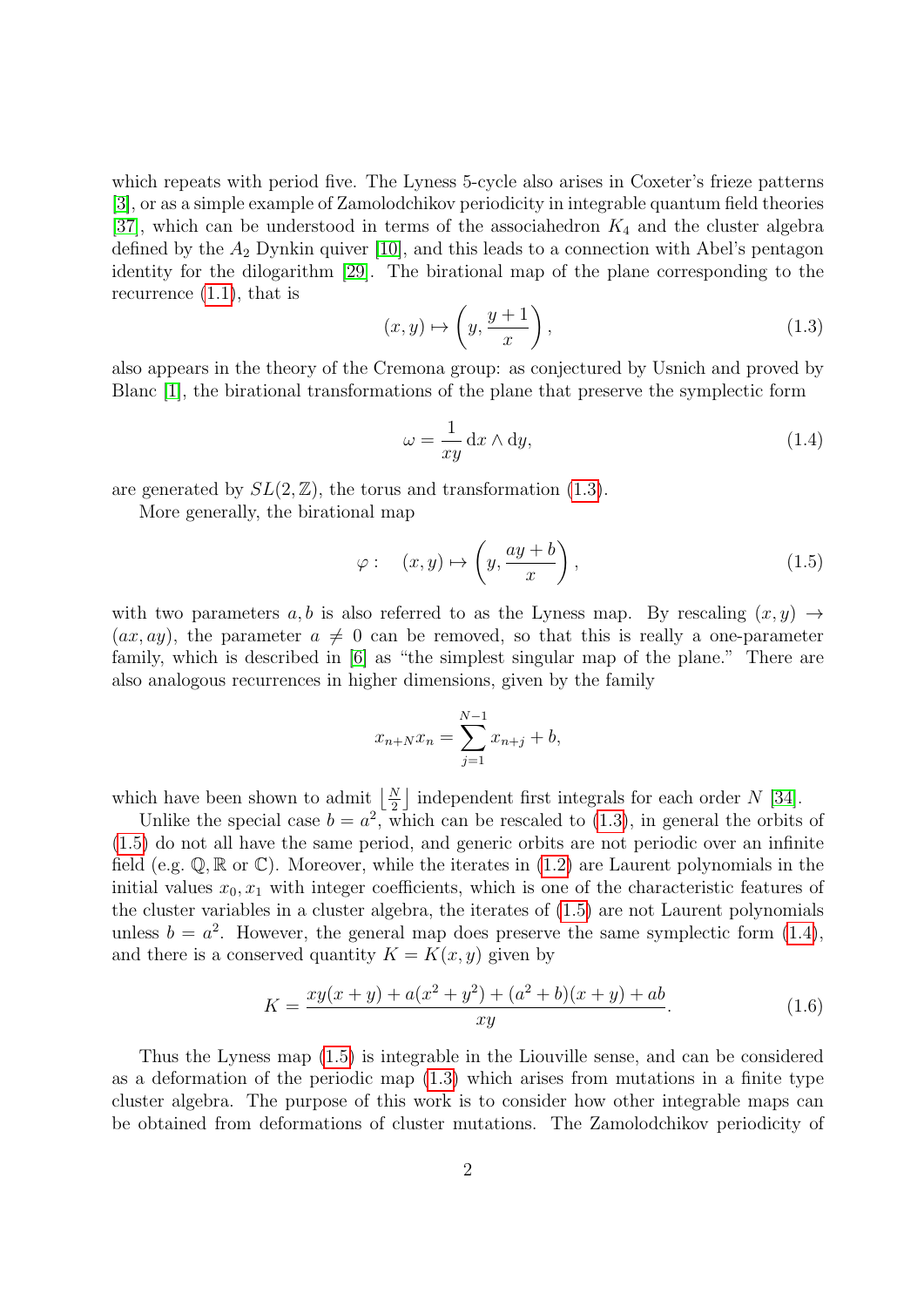Y-systems or T-systems associated with finite type root systems has been extended and generalized in various ways (see [14, 26, 30] and references), but as far as we are aware the deformations we consider are new.

Following the framework of cluster algebras, we start from a quiver Q (without 1- or 2-cycles) associated with a skew-symmetric exchange matrix  $B = (b_{ij}) \in Mat_N(\mathbb{Z})$  and an N-tuple of *cluster variables*  $\mathbf{x} = (x_1, x_2, \dots, x_N)$ . Here we consider the cluster variables  $x_i$ taking values in a field  $\mathbb{F}$ ; the main cases of interest are  $\mathbb{F} = \mathbb{R}$  or  $\mathbb{C}$ , but for some of our later analysis it will be convenient to consider  $x_i \in \mathbb{Q} \subset \mathbb{Q}_p$ . The initial seed is denoted  $(B, x)$ . Now, for each integer  $k \in [1, N]$  we define a mutation  $\mu_k$  which produces a new seed  $(B', \mathbf{x}') = \mu_k(B, \mathbf{x})$ , where  $B' = (b'_{ij})$  with

$$
b'_{ij} = \begin{cases} -b_{ij} & \text{if } i = k \text{ or } j = k, \\ b_{ij} + \text{sgn}(b_{ik})[b_{ik}b_{kj}]_+ & \text{otherwise,} \end{cases}
$$
(1.7)

and  $\mathbf{x}' = (x'_j)$  with

$$
x'_{j} = \begin{cases} x_{k}^{-1} f_{k}(M_{k}^{+}, M_{k}^{-}) & \text{for } j = k\\ x_{j} & \text{for } j \neq k. \end{cases}
$$
 (1.8)

Here,  $[a]_+ = \max(a, 0), f_k : \mathbb{F} \times \mathbb{F} \to \mathbb{F}$  is a differentiable function and

$$
M_k^+ := \prod_{i=1}^N x_i^{[b_{ki}]_+} , \ M_k^- := \prod_{i=1}^N x_i^{[-b_{ki}]_+} .
$$

For  $f_k(M_k^+, M_k^-) = M_k^+ + M_k^-$ , the first relation in (1.8) becomes the usual exchange relation  $x'_k x_k = M_k^+ + M_k^-$  for cluster mutations in a coefficient-free cluster algebra. In this case, we know that there is a log-canonical presymplectic form compatible with cluster mutations [9, 15, 22]. We extend this result to include more general types of mutations.

**Lemma 1.1.** Let Q be a quiver associated with the exchange matrix  $B = (b_{ij})$  and  $(B', \mathbf{x}') = \mu_k(B, \mathbf{x})$ , as defined by (1.7) and (1.8). Then

$$
\sum_{i < j} \frac{b'_{ij}}{x'_i x'_j} \, \mathrm{d}x'_i \wedge \mathrm{d}x'_j = \sum_{i < j} \frac{b_{ij}}{x_i x_j} \, \mathrm{d}x_i \wedge \mathrm{d}x_j \tag{1.9}
$$

if and only if

$$
f_k(M_k^+, M_k^-) = M_k^+ g_k \left(\frac{M_k^-}{M_k^+}\right) ,
$$
\n(1.10)

for an arbitrary differentiable function  $g_k : \mathbb{F} \to \mathbb{F}$ .

**Remark 1.2.** Equivalently, the function  $f_k$  can be written in the form

$$
f_k(M_k^+, M_k^-) = M_k^- \tilde{g}_k \left(\frac{M_k^+}{M_k^-}\right) ,
$$

for  $\tilde{g}_k$  arbitrary.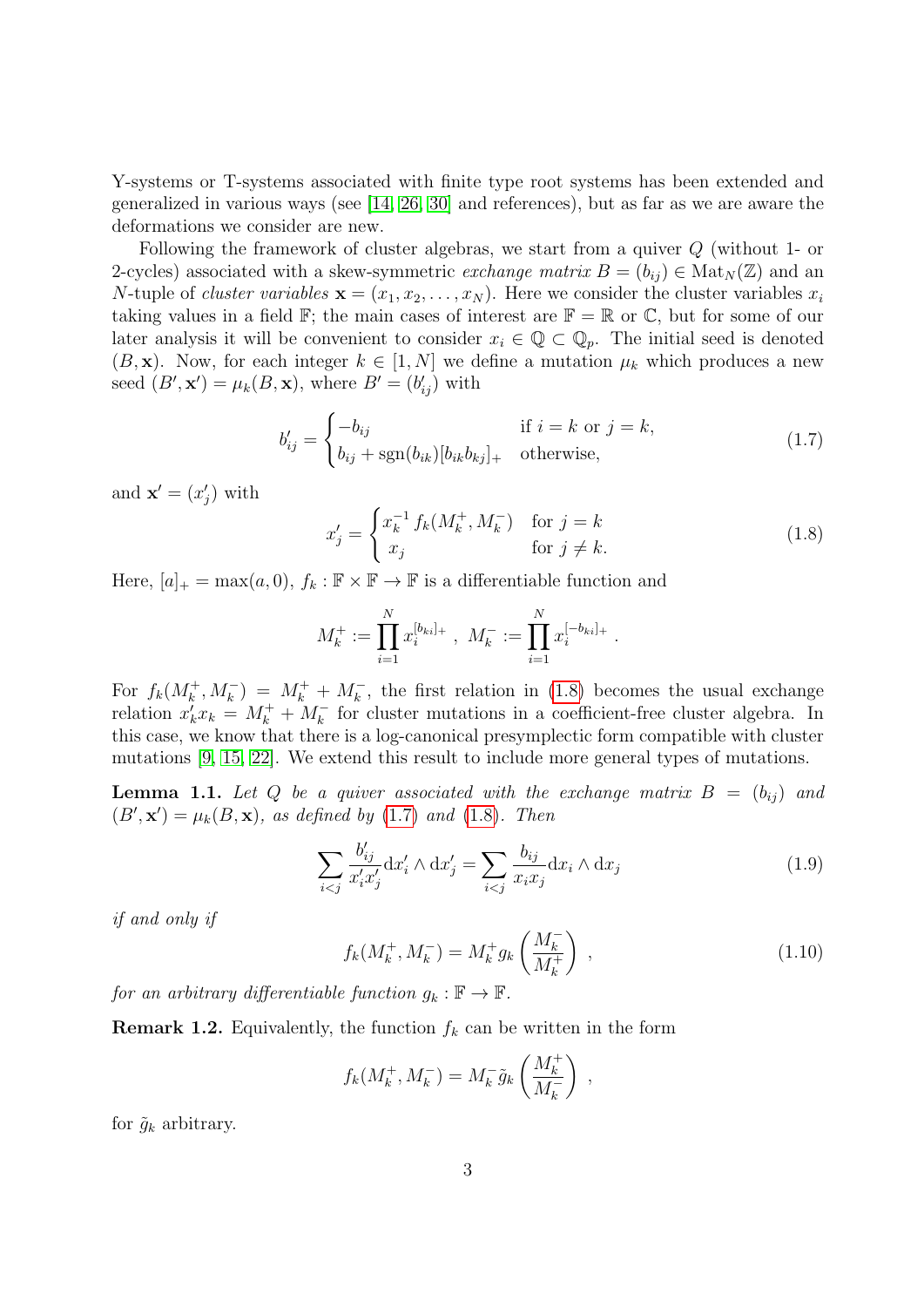**Proof:** Using  $\sum'$  to denote a sum over indices with index k omitted, we have

$$
\omega = \sum_{i < j} \frac{b_{ij}}{x_i x_j} \, \mathrm{d}x_i \wedge \mathrm{d}x_j
$$
\n
$$
= \frac{1}{2} \left( \sum_{i,j}' b_{ij} \mathrm{d} \log x_i \wedge \mathrm{d} \log x_j + \sum_{i}' b_{ik} \mathrm{d} \log x_i \wedge \mathrm{d} \log x_k + \sum_{j}' b_{kj} \mathrm{d} \log x_k \wedge \mathrm{d} \log x_j \right)
$$
\n
$$
= \frac{1}{2} \sum_{i,j}' b_{ij} \mathrm{d} \log x_i \wedge \mathrm{d} \log x_j + \sum_{i}' b_{ik} \mathrm{d} \log x_i \wedge \mathrm{d} \log x_k,
$$

and similarly

$$
\omega' = \sum_{i < j} \frac{b'_{ij}}{x'_i x'_j} \, dx'_i \wedge dx'_j
$$
\n
$$
= \frac{1}{2} \sum'_{i,j} b'_{ij} \, d \log x'_i \wedge d \log x'_j + \sum'_i b'_{ik} \, d \log x'_i \wedge d \log x'_k
$$
\n
$$
= \frac{1}{2} \sum'_{i,j} (b_{ij} + \text{sgn}(b_{ik}) [b_{ik} b_{kj}]_+) \, d \log x_i \wedge d \log x_j - \sum'_i b_{ik} \, d \log x_i \wedge (-d \log x_k + d \log f_k).
$$

Hence if we consider the sets

$$
\beta_k^+ = \{i \in \{1, \dots N\} : b_{ki} > 0\}, \qquad \beta_k^- = \{i \in \{1, \dots N\} : b_{ki} < 0\},\
$$

then noting that  $[b_{ik}b_{kj}]_+ = 0$  unless either  $i \in \beta_k^+$  $j_{k}^{+}, j \in \beta_{k}^{-}$  $\overline{k}_{k}$  or vice versa, and defining

$$
dS_k^{\pm} := \pm d \log M_k^{\pm} = \sum_{i \in \beta_k^{\pm}} b_{ki} d \log x_i,
$$

we have

$$
\omega' - \omega = \frac{1}{2} \sum_{i,j}^{\prime} \text{sgn}(b_{ik}) [b_{ik}b_{kj}]_+ \text{d} \log x_i \wedge \text{d} \log x_j - \sum_{i}^{\prime} b_{ik} \text{d} \log x_i \wedge \text{d} \log f_k
$$
  
\n
$$
= \frac{1}{2} \left( \sum_{\substack{i \in \beta_k^- \\ j \in \beta_k^+}} b_{ik} b_{kj} \text{d} \log x_i \wedge \text{d} \log x_j - \sum_{\substack{i \in \beta_k^+ \\ j \in \beta_k^-}} b_{ik} b_{kj} \text{d} \log x_i \wedge \text{d} \log x_j \right)
$$
  
\n
$$
+ \sum_{i}^{\prime} b_{ki} \text{d} \log x_i \wedge \left( \frac{M_k^+}{f_k} \frac{\partial f_k}{\partial M_k^+} \text{d} \log M_k^+ + \frac{M_k^-}{f_k} \frac{\partial f_k}{\partial M_k^-} \text{d} \log M_k^- \right)
$$
  
\n
$$
= - \sum_{\substack{i \in \beta_k^- \\ j \in \beta_k^+}} b_{ki} b_{kj} \text{d} \log x_i \wedge \text{d} \log x_j
$$
  
\n
$$
+ (\text{d}S_k^+ + \text{d}S_k^-) \wedge \left( \frac{M_k^+}{f_k} \frac{\partial f_k}{\partial M_k^+} \text{d}S_k^+ - \frac{M_k^-}{f_k} \frac{\partial f_k}{\partial M_k^-} \text{d}S_k^- \right)
$$
  
\n
$$
= \left( \frac{M_k^+}{f_k} \frac{\partial f_k}{\partial M_k^+} + \frac{M_k^-}{f_k} \frac{\partial f_k}{\partial M_k^-} - 1 \right) \text{d}S_k^- \wedge \text{d}S_k^+.
$$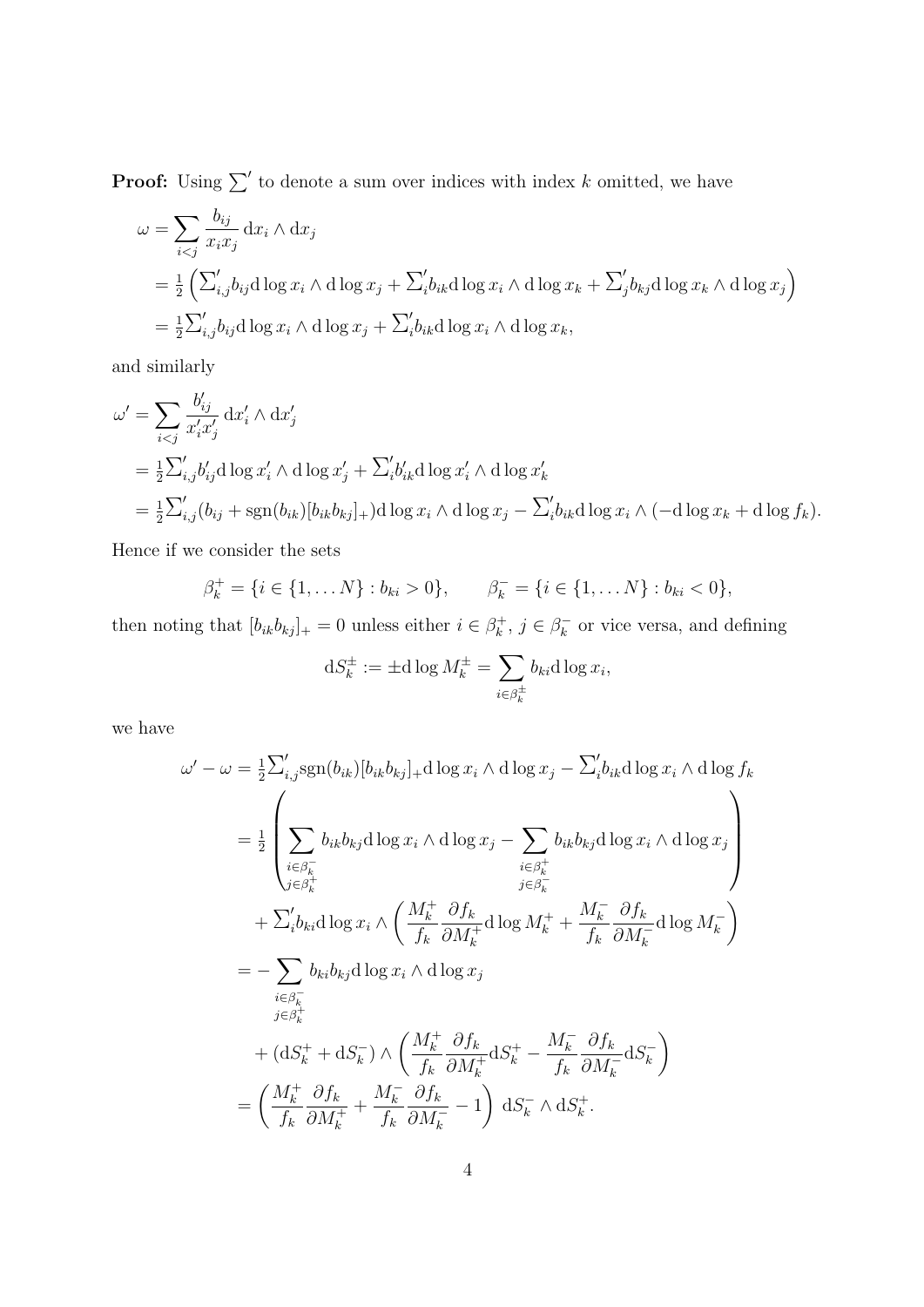Hence  $\omega' = \omega$  iff  $f_k = f_k(M_k^+, M_k^-)$  satisfies the linear partial differential equation

$$
M_k^+ \frac{\partial f_k}{\partial M_k^+} + M_k^- \frac{\partial f_k}{\partial M_k^-} = f_k,
$$

of which the general solution is given by  $(1.10)$  with  $q_k$  arbitrary.

According to Lemma 1.1, if the exchange matrix  $B$  remains invariant under a sequence of mutations of the form (1.10) then the map that is generated by the same sequence of cluster mutations will preserve a presymplectic form, i.e. the following theorem holds.

**Theorem 1.3.** Let  $\mu_{i_1}, \mu_{i_2}, \ldots, \mu_{i_\ell}$ , for  $i_j \in \{1, \ldots, N\}$ ,  $j \in \mathbb{N}$ , be a sequence of mutations defined from  $(1.7)$  and  $(1.8)$ , with each function  $f_{i_j}$  being of the form  $(1.10)$ , such that

$$
\mu_{i_{\ell}}\cdots\mu_{i_{2}}\mu_{i_{1}}(B,\mathbf{x})=(B,\tilde{\mathbf{x}}).
$$

Then the map  $\varphi : \mathbf{x} \mapsto \tilde{\mathbf{x}}$  preserves the two-form

$$
\omega = \sum_{i < j}^{N} \frac{b_{ij}}{x_i x_j} \mathrm{d} x_i \wedge \mathrm{d} x_j. \tag{1.11}
$$

 $\Box$ 

Remark 1.4. The preceding result admits a slight generalization to the case of cluster algebras (or quivers Q) with periodicity under mutations. In the most general setting, as described by Nakanishi [29], these are defined by an exchange matrix with the property that  $\mu_{i_{\ell}} \cdots \mu_{i_2} \mu_{i_1}(B) = \hat{\rho}(B)$ , where  $\hat{\rho}$  is some permutation of  $(1, 2, \ldots, N)$  acting on the indices (equivalently, on the nodes of the quiver Q). The particular case  $\mu_m \cdots \mu_2 \mu_1(B) = \rho^m(B)$ , for the cyclic permutation  $\rho : (1, 2, \ldots, N) \mapsto (N, 1, 2, \ldots, N - 1)$  was called cluster mutation-periodicity with period m by Fordy and Marsh [13], who gave a complete classification of the case  $m = 1$ . A straightforward adaptation of the above argument shows that if B is periodic, then the map  $\varphi = \hat{\rho}^{-1} \mu_{i_{\ell}} \cdots \mu_{i_2} \mu_{i_1}$  leaves B invariant and preserves the corresponding log-canonical presymplectic form (1.11), in the sense that  $\varphi^*(\omega) = \omega$ . Lemma 2.3 in [12] covers the special case of this result for ordinary cluster mutations when B is cluster mutation-periodic with period 1, so  $\varphi = \rho^{-1}\mu_1$  and the map can be written as a single recurrence relation. We shall consider an example of this with a generalized mutation in section 3. The slightly different (but closely related) problem of when an ordinary difference equation preserves a log-canonical Poisson bracket was considered in [7].

In the next section our aim is to generalize the example of the Lyness map (1.5), corresponding to the root system  $A_2$ , to other finite type root systems of type  $A$ , by taking mutations defined by affine functions  $f_k$  with additional parameters that destroy the Laurent property but preserve the two-form (1.11). Section 3 contains more general choices of mutations, starting from affine Dynkin diagrams, where the factors  $g_k$  in (1.10) involve Möbius transformations, which lead to travelling wave reductions of the discrete sine-Gordon equation. We end with a few final remarks.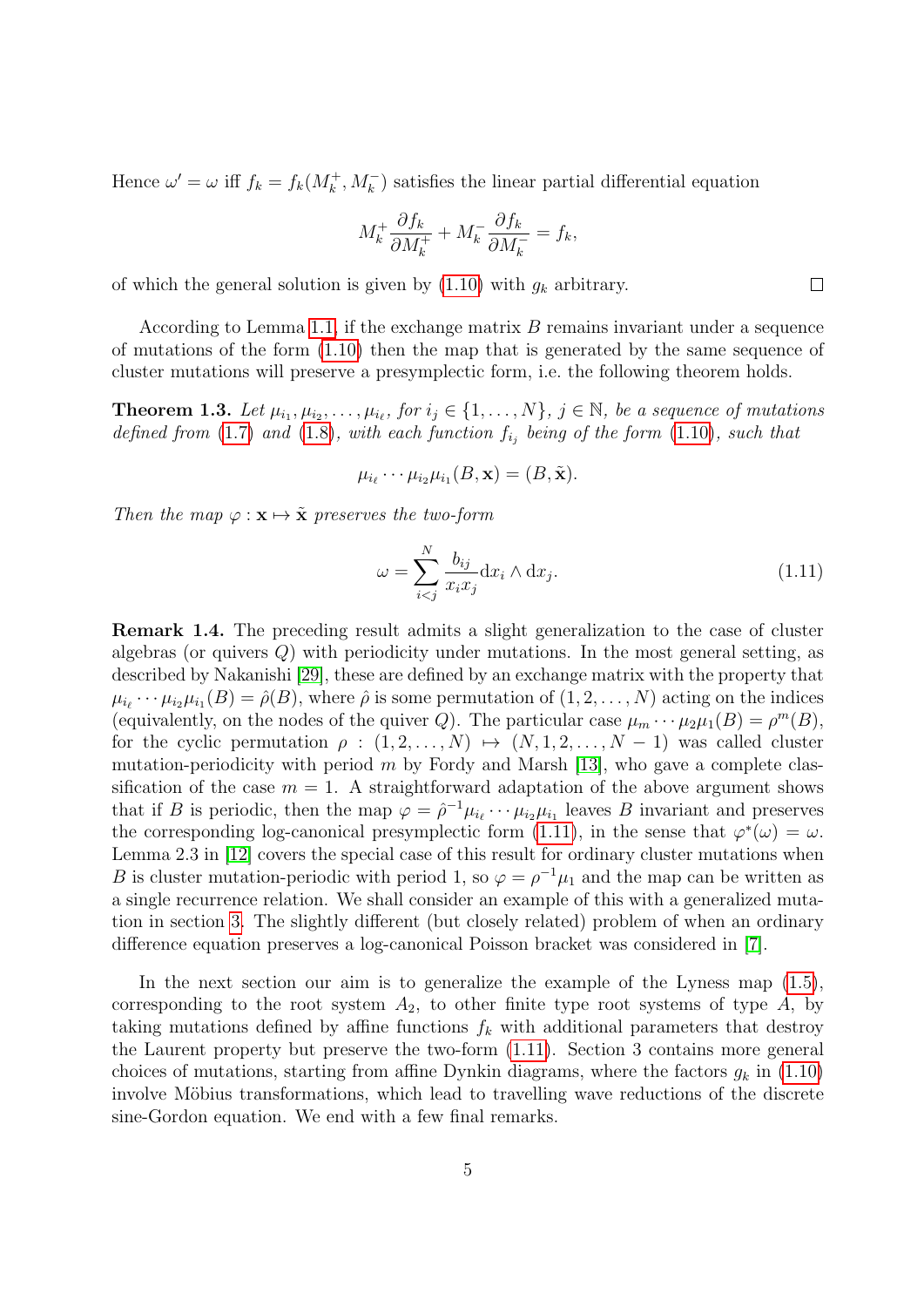## 2 Deformations of type A periodic maps

In this section, extra parameters are included in the regular exchange relation by taking  $g_k(x) = b_k x + a_k$ , since

$$
f_k(M_k^+, M_k^-) = M_k^+ g_k \left(\frac{M_k^-}{M_k^+}\right) = a_k M_k^+ + b_k M_k^- \tag{2.1}
$$

Hence, according to Theorem 1.3, quivers which are periodic under a particular sequence of mutations (or more generally, are periodic up to a permutation) give rise to parametric cluster maps that preserve the presymplectic form (1.11). If the corresponding exchange matrix is non-singular the parametric cluster maps are symplectic. We begin by examining the case of  $A_2$  in more detail, and then apply this approach to study the integrability of parametric cluster maps associated with the  $A_3$  and  $A_4$  quivers.

#### 2.1 Deformed mutations for  $A_2$  quiver

The exchange matrix of type  $A_2$  is

$$
B = \left( \begin{array}{cc} 0 & 1 \\ -1 & 0 \end{array} \right).
$$

In this case, B corresponds to a cluster mutation-periodic quiver with period 1 and  $M_1^+$  =  $x_2, M_1^- = 1$ . So, by the modification of Theorem 1.3 as in Remark 1.4, taking  $\rho : (1, 2) \mapsto$  $(2, 1)$ , for any differentiable function  $\tilde{g} : \mathbb{F} \to \mathbb{F}$  the map  $\varphi = \rho^{-1} \mu_1$  given by

$$
\varphi : (x_1, x_2) \mapsto \left(x_2, \frac{1}{x_1}\tilde{g}(x_2)\right) , \qquad (2.2)
$$

is symplectic with respect to  $\omega = \frac{1}{\pi}$  $\frac{1}{x_1x_2}dx_1\wedge dx_2$ . (Compared with (1.10) we have  $f_1(x, 1)$  =  $xg_1(1/x) = \tilde{g}(x)$ : in general, replacing  $g_k(x) \to xg_k(1/x)$  corresponds to sending  $B \to -B$ , which is equivalent to replacing the corresponding quiver  $Q \to Q^{opp}$ , the same quiver with all arrows reversed; see also Remark 1.2.)

With  $(x, y) = (x_1, x_2)$  and  $\tilde{g}(x) = ax + b$ , we reproduce the Lyness map (1.5). Starting from the periodic map (1.3), and relabelling the initial data as  $(x_0, x_1)$ , any cyclic symmetric function of the iterates  $x_0, x_1, x_2, x_3, x_4$  in the periodic orbit (1.2) gives a first integral. So in the periodic case there are two independent integrals, namely

$$
K_1 = \sum_{j=0}^4 x_j = -3 + \prod_{j=0}^4 x_j = \frac{x_0^2 x_1 + x_0 x_1^2 + x_0^2 + x_1^2 + 2(x_0 + x_1) + 1}{x_0 x_1},
$$
  
\n
$$
K_2 = \sum_{j=0}^4 x_j x_{j+1}
$$
  
\n
$$
= \frac{x_0 x_1 (x_0^2 x_1^2 + x_0^3 + x_1^3 + x_0^2 + x_1^2 + x_0 + x_1 + 2) + x_0^3 + x_1^3 + 2(x_0^2 + x_1^2) + x_0 + x_1}{x_0^2 x_1^2}.
$$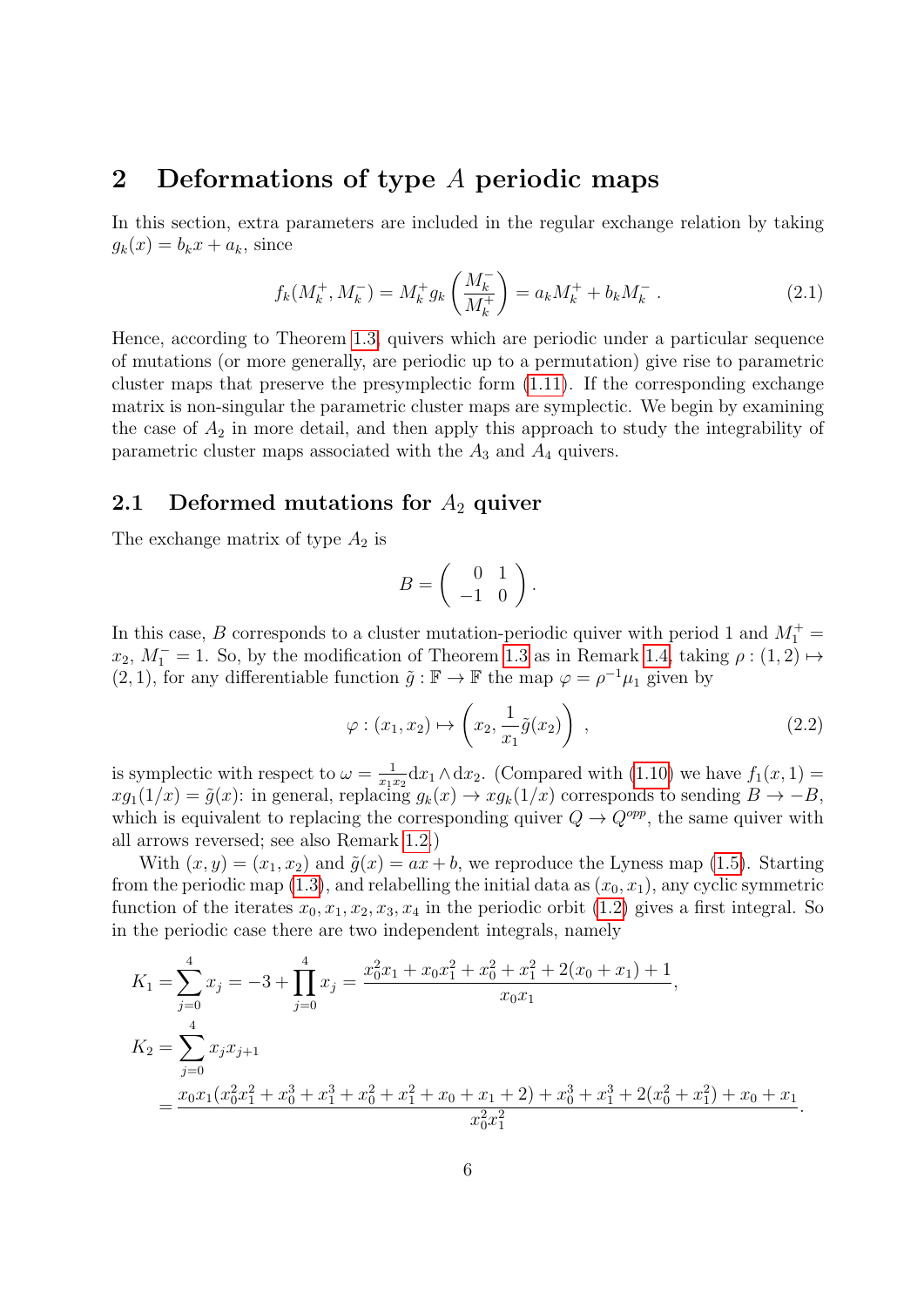Both of the latter are sums of Laurent monomials, so in the case of the map with parameters, first integrals can be sought by taking arbitrary linear combinations of the same monomials and solving the resulting conditions on the coefficients. Thus in the case of  $(1.5)$ , the first integral  $(1.6)$  can be considered as a deformation of  $K_1$  above; but a first integral composed of the Laurent monomials in  $K_2$  only exists when  $b = a^2$  and the map is periodic, corresponding to the undeformed situation.

Although the Laurent phenomenon does not persist for the iterates of the Lyness recurrence

$$
x_{n+2}x_n = ax_{n+1} + b \tag{2.3}
$$

when  $b \neq a^2$ , it was pointed out in [12] that there is a connection to a cluster algebra via a lift to a space of higher dimension, defined by the substitution

$$
x_n = \frac{\tau_{n+5}\tau_n}{\tau_{n+3}\tau_{n+2}},
$$

which leads to the Somos-7 recurrence

$$
\tau_{n+7}\tau_n = a\,\tau_{n+6}\tau_{n+1} + b\,\tau_{n+4}\tau_{n+3}.\tag{2.4}
$$

As explained in [13], Somos-type recurrences such as the above, with a sum of two monomials on the right-hand side, can be generated by mutations in a cluster algebra. In the case of (2.4), it is a cluster algebra of rank 7, extended by the addition of the parameters a, b as frozen variables.

The rest of this section is devoted to the analogous constructions for  $A_3$  and  $A_4$ .

#### 2.2  $A_3$  quiver with parameters

For the  $A_3$  quiver with exchange matrix

$$
B = \left( \begin{array}{rrr} 0 & 1 & 0 \\ -1 & 0 & 1 \\ 0 & -1 & 0 \end{array} \right),
$$

as in Figure 1, we take  $f_k(M_k^+, M_k^-) = a_k M_k^+ + b_k M_k^-$ . In this case,

$$
\varphi(B, \mathbf{x}) := \mu_3 \mu_2 \mu_1(B, \mathbf{x}) = (B, \varphi(\mathbf{x})),
$$

where the composition  $\varphi = \mu_3 \mu_2 \mu_1$  acts on the cluster variables  $\mathbf{x} = (x_1, x_2, x_3)$  according to

$$
\mu_1: (x_1, x_2, x_3) \mapsto (x'_1, x_2, x_3), \quad x'_1 x_1 = b_1 + a_1 x_2,\n\mu_2: (x'_1, x_2, x_3) \mapsto (x'_1, x'_2, x_3), \quad x'_2 x_2 = b_2 + a_2 x'_1 x_3,\n\mu_3: (x'_1, x'_2, x_3) \mapsto (x'_1, x'_2, x'_3), \quad x'_3 x_3 = b_3 + a_3 x'_2.
$$
\n(2.5)

Since  $\varphi(B) = B$ , so the exchange matrix B remains invariant under this sequence of mutations, by Theorem 1.3 the map  $\varphi$  preserves the corresponding log-canonical two-form, that is

$$
\varphi^*(\omega) = \omega,
$$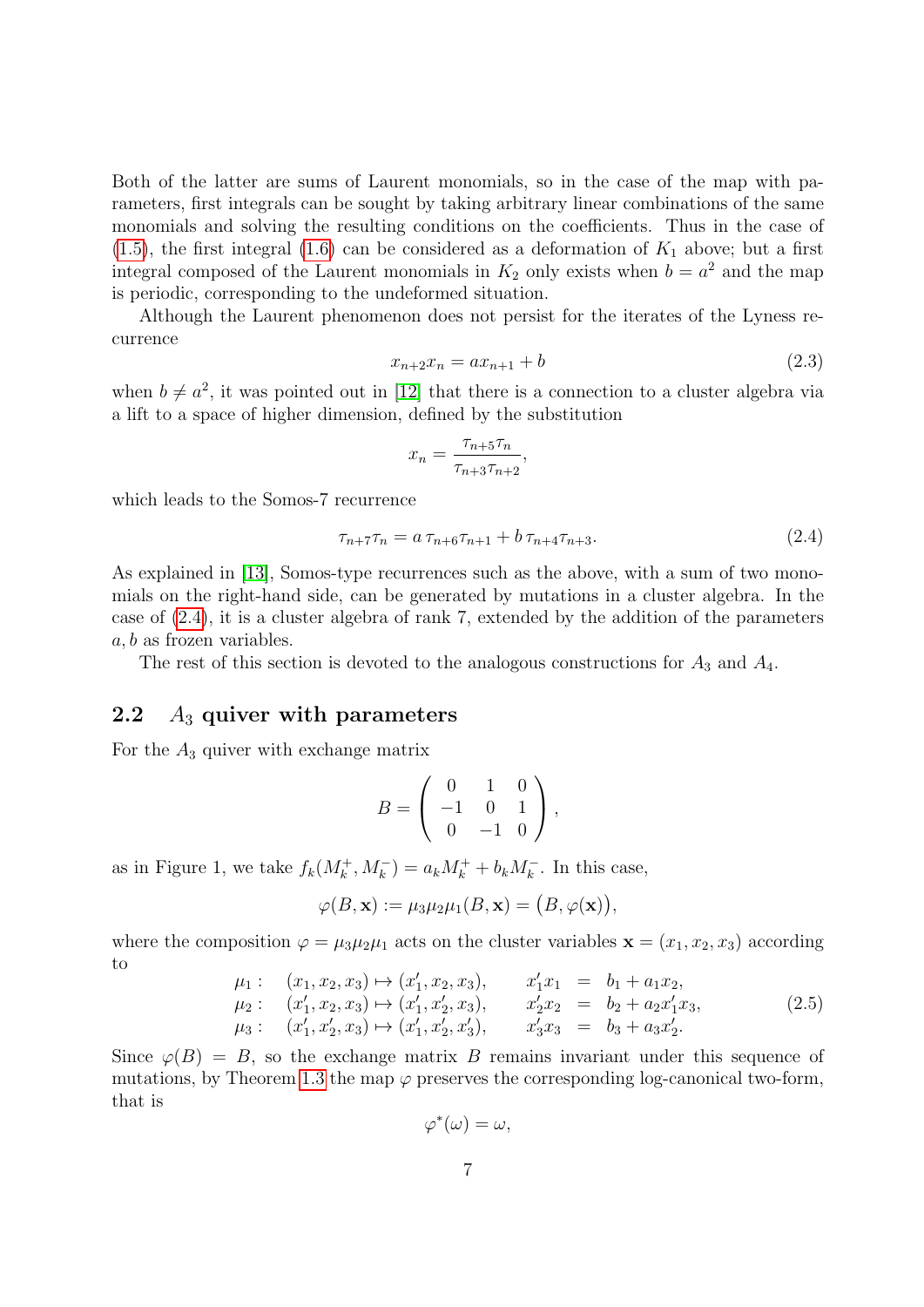

Figure 1: The  $A_3$  quiver.

where

$$
\omega = \frac{1}{x_1 x_2} \mathrm{d} x_1 \wedge \mathrm{d} x_2 + \frac{1}{x_2 x_3} \mathrm{d} x_2 \wedge \mathrm{d} x_3.
$$

The original coefficient-free cluster algebra is given by setting  $a_i = 1 = b_i$  for  $i = 1, 2, 3$ , and in that case the map  $\varphi$  is periodic with period 6, that is  $\varphi^6(\mathbf{x}) = \mathbf{x}$ . Moreover, one can write down three independent first integrals for the periodic map, by taking appropriate symmetric functions along each orbit, such as  $\sum_{i=0}^{5} (\varphi^*)^i(x_j)$ ,  $\prod_{i=0}^{5} (\varphi^*)^i(x_j)$ , etc.

However, before considering the deformed case (2.5), there are two ways to simplify the calculations. First of all, assuming the case of generic parameter values  $a_i b_i \neq 0$  for all i, we apply the scaling action of the three-dimensional algebraic torus  $(\mathbb{F}^*)^3$ , given by  $x_i \to \lambda_i x_i, \lambda_i \neq 0$ , and use this to remove three parameters, so that we obtain

$$
a_1 \rightarrow 1
$$
,  $b_1 \rightarrow 1$ ,  $a_2 \rightarrow d$ ,  $b_2 \rightarrow c$ ,  $a_3 \rightarrow 1$ ,  $b_3 \rightarrow e$ ,

where c, d, e are arbitrary. Having simplified the space of parameters, the map  $\varphi$  is equivalent to iteration of the system of recurrences

$$
x_{1,n+1}x_{1,n} = x_{2,n} + 1,
$$
  
\n
$$
x_{2,n+1}x_{2,n} = dx_{1,n+1}x_{3,n} + c,
$$
  
\n
$$
x_{3,n+1}x_{3,n} = x_{2,n+1} + e.
$$
\n(2.6)

Secondly, because we are in an odd-dimensional situation where  $B$  necessarily has determinant zero, so that  $\omega$  is degenerate, so following [12] (cf. Theorem 2.6 therein) we can use

$$
\ker B = \langle (1,0,1)^T \rangle, \qquad \text{im } B = (\ker B)^{\perp} = \langle (0,1,0)^T, (-1,0,1)^T \rangle
$$

to generate the one-parameter scaling group  $(x_1, x_2, x_3) \rightarrow (\lambda x_1, x_2, \lambda x_3)$  and the projection  $\pi$  onto its monomial invariants,

$$
\pi: \qquad y = x_2, \qquad w = \frac{x_3}{x_1}.
$$

On the y, w-plane,  $\varphi$  induces the reduced map

$$
\hat{\varphi} : \qquad \left( \begin{array}{c} y \\ w \end{array} \right) \mapsto \left( \begin{array}{c} (d(y+1)w+c)/y \\ (dw+c)/(yw)+(e-c)/(w(y+1)) \end{array} \right), \tag{2.7}
$$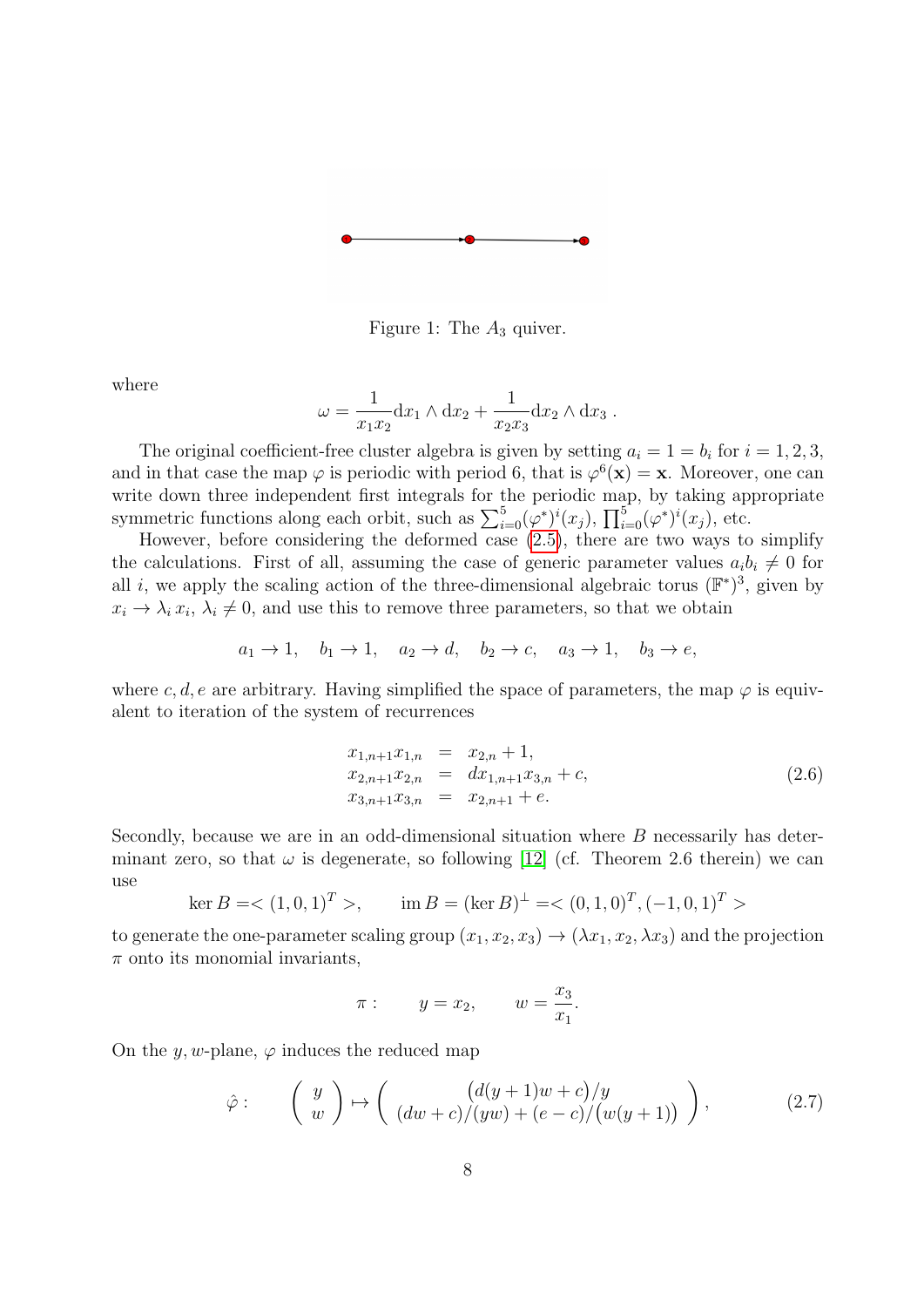which is symplectic, preserving the nondegenerate two-form

$$
\hat{\omega} = d \log y \wedge d \log w, \qquad \pi^* \hat{\omega} = \omega. \tag{2.8}
$$

In the original case where all parameters are 1, the reduced map (2.7) with  $c = d = e = 1$ has period 3, because  $x_{2,n+3} = x_{2,n}$  and  $x_{3,n+3}/x_{1,n+3} = x_{3,n}/x_{1,n}$  for all n. Thus in that case there are two functionally independent first integrals in the plane, which can be taken as

$$
K_1 = \prod_{i=0}^2 (\hat{\varphi}^*)^i(y) = \frac{(yw+w+1)(y+w+1)}{yw} = -2 + \sum_{i=0}^2 (\hat{\varphi}^*)^i(y),
$$
  
\n
$$
K_2 = \sum_{i=0}^2 (\hat{\varphi}^*)^i(w) = \frac{yw^3 + yw^2 + y^2w + w^2 + 2w + 1}{yw(w+1)}
$$
\n(2.9)

(while the product  $\prod_{i=0}^{2} (\hat{\varphi}^*)^i(w) = 1$ , so does not give a nontrivial integral).

Next, we modify  $K_1$  and  $K_2$  by inserting constant coefficients in front of each of their terms, which are all Laurent monomials in  $K_1$ , while for  $K_2$  we can replace the term  $w + 1$ in the denominator by an arbitrary linear function of  $w$ . If we require that (at least) one of these modified integrals should be preserved by the map  $\hat{\varphi}$ , then this puts a finite number of constraints on the coefficients and parameters  $c, d, e$ , which are necessary and sufficient for the deformed symplectic map to be Liouville integrable. Thus we obtain the following result.

Theorem 2.1. The condition

 $c = e$ 

is necessary and sufficient for the symplectic map  $(2.7)$  to admit a deformation of the first integral  $K_1$ , given by

$$
K_1 = \frac{(yw+w+d)(y+dw+c)}{yw},
$$
\n(2.10)

hence  $\hat{\varphi}$  is integrable whenever this condition holds. Requiring that a deformation of  $K_2$ should be preserved imposes the stronger conditions

$$
c = d^2 = e,
$$

in which case both

$$
K_2 = \frac{w^3y + d(y+1)w^2 + (y^2+2d^2)w + d^3}{yw(w+d)}
$$
\n(2.11)

and  $K_1$  given by (2.10) with  $c = d^2$  are preserved, and all the orbits of  $\hat{\varphi}$  are periodic with period 3.

Proof: Starting from a general sum of monomials

$$
K_1 = y + \alpha w + \beta \frac{w}{y} + \frac{\gamma}{y} + \frac{\delta}{w} + \frac{\epsilon}{yw} + const
$$

(where we have fixed the scale by assuming that the first term has coefficient 1, and there is the freedom to add an arbitrary constant), we apply the map  $(2.7)$  and require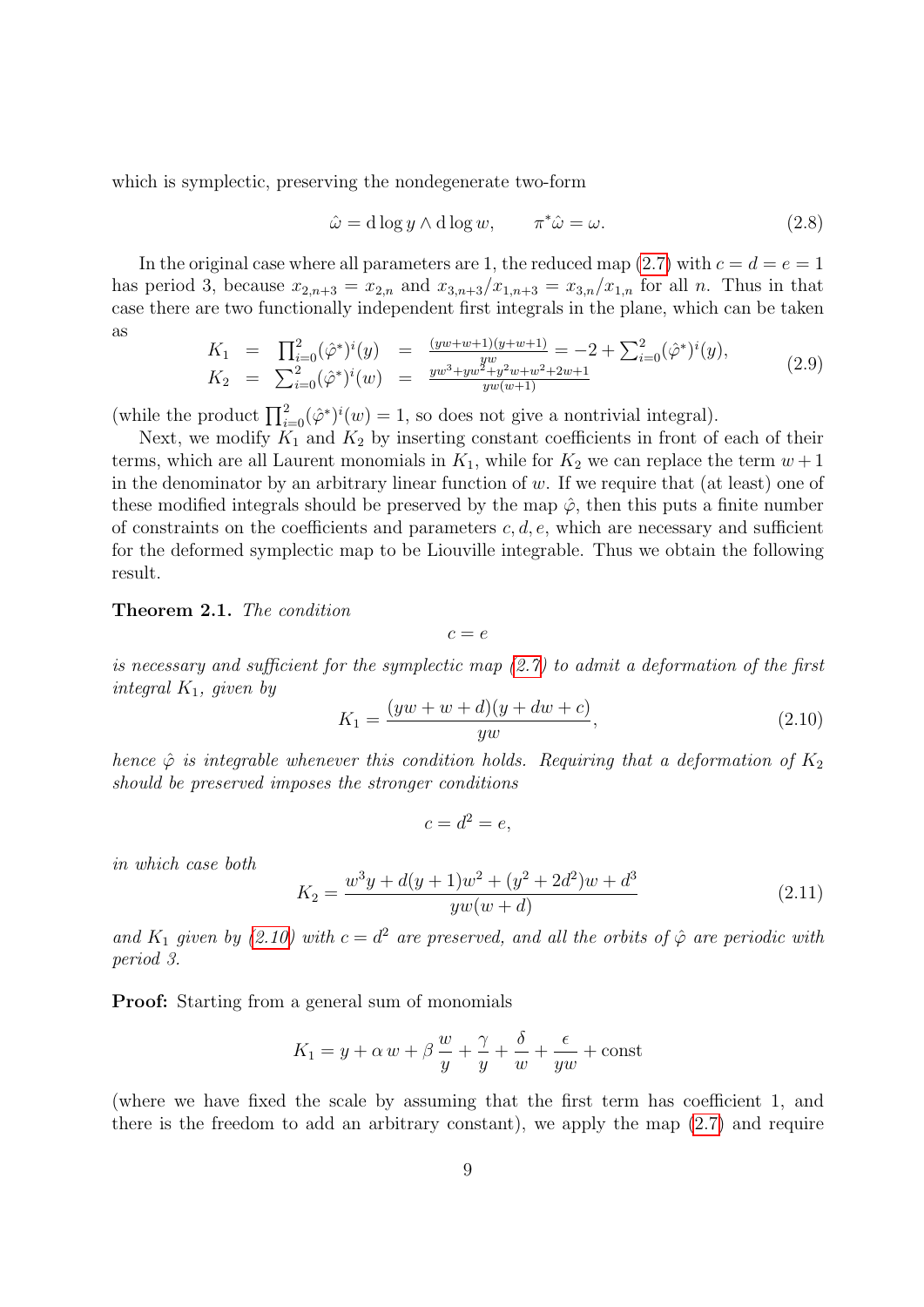that  $\hat{\varphi}^*(K_1) = K_1$ . Comparing the rational functions one each side of the latter equation imposes the requirement  $c = e$  and fixes  $\alpha = \beta = d$ ,  $\gamma = c + d^2$ ,  $\delta = d$ ,  $\epsilon = cd$ ; then choosing to add the constant  $c + 1$  means that  $K_1$  can be factored as in (2.10). Applying the same approach to  $K_2$  requires the additional constraint  $c = d^2$ , restricting to the one-parameter family of period 3 maps

$$
\hat{\varphi} : \qquad \left( \begin{array}{c} y \\ w \end{array} \right) \mapsto \left( \begin{array}{c} \left( d(y+1)w + d^2 \right) / y \\ d(w+d)/(yw) \end{array} \right),
$$

which have two independent first integrals given by  $(2.10)$  with  $c = d^2$  and  $(2.11)$ .  $\Box$ 

**Remark 2.2.** When  $c = e$ , the integrable symplectic map

$$
\hat{\varphi} : \qquad \left( \begin{array}{c} y \\ w \end{array} \right) \mapsto \left( \begin{array}{c} (d(y+1)w+c)/y \\ (dw+c)/(yw) \end{array} \right), \tag{2.12}
$$

preserves the pencil of biquadratic curves defined by (2.10), which means that there is a map of QRT type [5, 31] preserving the same pencil, given by the composition of the horizontal and vertical switch on each curve in the pencil, namely

$$
\hat{\psi}: \qquad \left(\begin{array}{c} y \\ w \end{array}\right) \mapsto \left(\begin{array}{c} \bar{y} \\ \bar{w} \end{array}\right), \qquad \bar{y}y = \frac{(dw+c)(w+d)}{w}, \quad \bar{w}w = \frac{\bar{y}+c}{\bar{y}+1}.
$$
 (2.13)

From general considerations about automorphisms of elliptic curves, since they each correspond to translation by a point, these two maps should commute with one another, and indeed it is straightforward to verify that

$$
\hat{\psi} \circ \hat{\varphi} = \hat{\varphi} \circ \hat{\psi}.
$$

However, it appears that generically the two maps correspond to translation by two independent points of infinite order, so (over  $\mathbb{Q}$ , say) this should generate a family of curves with Mordell-Weil group of rank at least 2. (As a special case, when  $c = d = 1$  the map  $\psi$  has period 2 for any initial data, corresponding to translation by a 2-torsion point, whereas the period 3 map  $\hat{\varphi}$  corresponds to addition of a 3-torsion point; so the points are independent, albeit not of infinite order in this case.)

We now treat the singularity pattern of the iterates of (2.12), in order to obtain its Laurentification in the sense of [17], i.e. a lift to a map with the Laurent property in a space of higher dimension, in which the new variables can be regarded as tau functions. Rather than a standard singularity confinement analysis, we study orbits defined over  $\mathbb{Q}$ . and consider a *p*-adic analogue of confinement, as in [24]. The possible singularity patterns can then be obtained using the empirical approach introduced in [20], simply by inspecting the prime factorization of a few terms along a particular orbit.

Thus we choose some particular values for the coefficients and initial data: taking  $c = 2$ ,  $d = 3$  and  $(y_0, w_0) = (1, 1)$ , we find the first few iterates are

$$
(8,5),(\tfrac{137}{8},\tfrac{17}{40}),(\tfrac{1607}{1096},\tfrac{1048}{2329}),(\tfrac{800200}{220159},\tfrac{1068874}{210517}),(\tfrac{3210496223}{160740175},\tfrac{728705399}{780395050}),(\tfrac{7129742296469}{2344013756975},\tfrac{2735651842025}{10626437852503}),
$$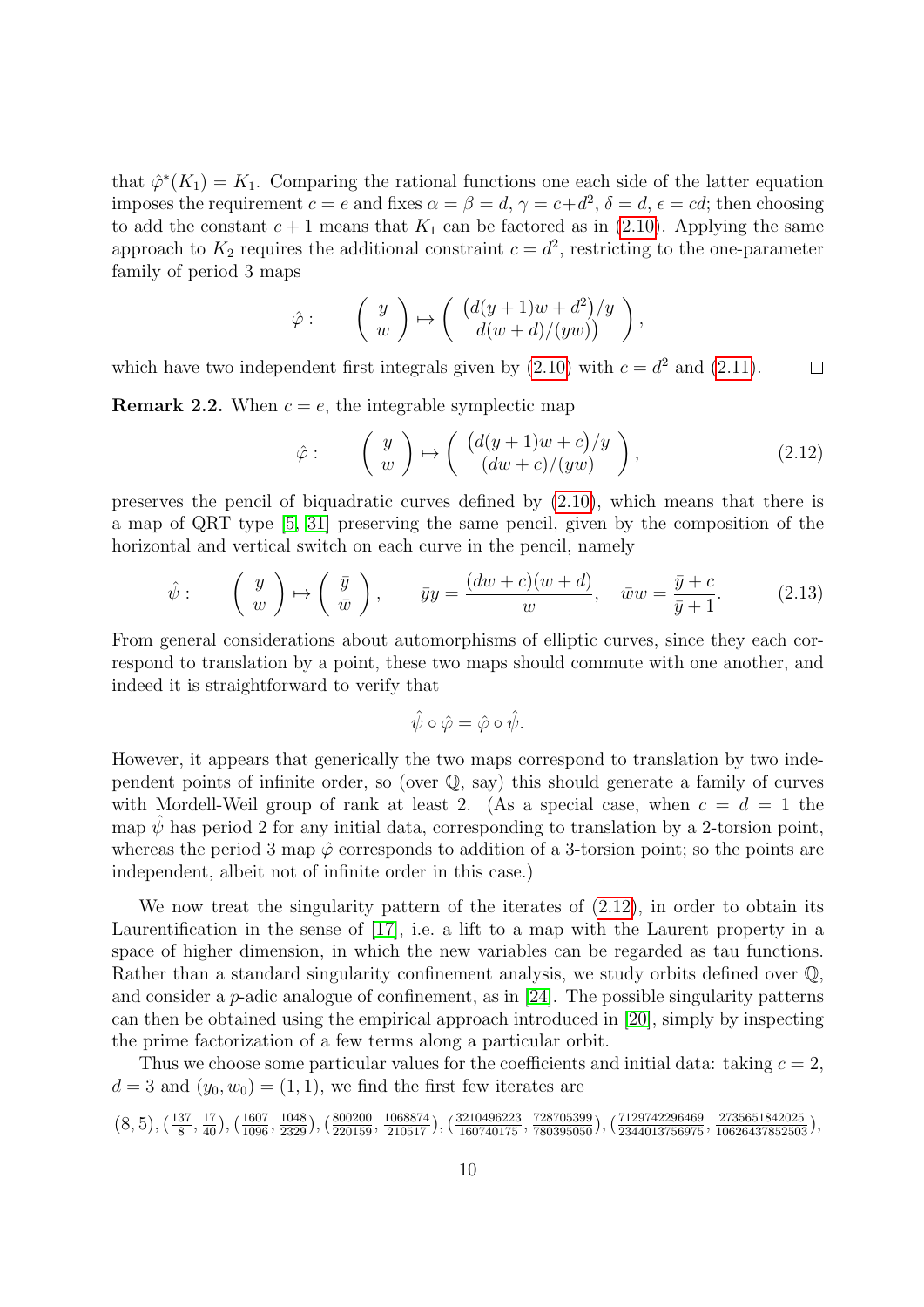so that the values of  $y_n$  for  $n = 1, 2, 3, \ldots$  factorize as

$$
2^3
$$
,  $\frac{137}{2^3}$ ,  $\frac{1607}{2^3 \cdot 137}$ ,  $\frac{2^3 \cdot 5^2 \cdot 4001}{137 \cdot 1607}$ ,  $\frac{11 \cdot 17 \cdot 113 \cdot 137 \cdot 1109}{5^2 \cdot 1607 \cdot 4001}$ ,  $\frac{13 \cdot 19 \cdot 43 \cdot 1607 \cdot 417727}{5^2 \cdot 11 \cdot 17 \cdot 113 \cdot 1109 \cdot 4001}$ ,  $\dots$ 

while the factorizations of the corresponding values of  $w_n$  are

$$
5, \frac{17}{2^3 \cdot 5}, \frac{2^3 \cdot 131}{17 \cdot 137}, \frac{2 \cdot 47 \cdot 83 \cdot 137}{131 \cdot 1607}, \frac{467 \cdot 971 \cdot 1607}{2 \cdot 5^2 \cdot 47 \cdot 83 \cdot 4001}, \frac{5^2 \cdot 4001 \cdot 27349681}{11 \cdot 17 \cdot 113 \cdot 467 \cdot 971 \cdot 1109}, \dots
$$

and so on. For the primes  $p = 113, 137, 1607, 4001$ , the values of the p-adic norm  $|y_n|_p$  follow the pattern  $1, p^{-1}, p, p, p^{-1}, 1$ , with the corresponding values of  $|w_n|_p$  being  $1, 1, p, p^{-1}, 1, 1$ , while for the primes  $p = 2$  and 5 there are instances of the same patterns but with  $p \to p^3$ and  $p \to p^2$ , respectively. (For some of these primes, the whole pattern is not visible above, but it can easily be verified by computing the next few terms, which are omitted here.) In  $w_n$  there are also other primes that do not appear in  $y_n$ , e.g.  $p = 17, 47, 83, 131, 467, 971$ , and for these the pattern of  $|w_n|_p$  is 1,  $p^{-1}$ , p, 1. This immediately suggests that  $y_n$ ,  $w_n$  can be written using two different tau functions  $\sigma_n, \tau_n$ , as

$$
\tilde{\pi}: \qquad y_n = \frac{\tau_{n-2}\tau_{n+1}}{\tau_{n-1}\tau_n}, \quad w_n = \frac{\sigma_{n+1}\tau_{n-1}}{\sigma_n\tau_n}, \tag{2.14}
$$

so that the first type of p-adic singularity corresponds to  $\tau_n \equiv 0 \mod p$  for some n, and the second occurs when  $\sigma_n \equiv 0 \mod p$ .

Our next goal is to show that the tau functions in (2.14) satisfy a system of bilinear equations, namely

$$
\begin{array}{rcl}\n\sigma_{n+2}\tau_{n-2} & = & d\,\sigma_{n+1}\tau_{n-1} + c\,\sigma_n\tau_n, \\
\sigma_n\tau_{n+2} & = & \sigma_{n+2}\tau_n + d\,\sigma_{n+1}\tau_{n+1}\n\end{array}\n\tag{2.15}
$$

(we expect that these could be viewed as a reduction of coupled discrete Hirota equations [4, 36]), and to prove that this system has the Laurent property. The first equation in (2.15) is straightforward to obtain, as it arises directly from substituting the tau function expressions (2.14) into the second component of (2.12), rewritten in the form of a recurrence, but the second bilinear equation requires more work. If we look at the singularity pattern in the original three-dimensional system  $(2.6)$  with  $e = c$ , then we see that

$$
x_{1,n} = \rho_n \, \frac{\sigma_{n+1}}{\tau_n}, \qquad x_{3,n} = \rho_n \, \frac{\sigma_n}{\tau_{n-1}},
$$

with a new prefactor  $\rho_n$  appearing, while  $x_{2,n} = y_n$  is already accounted for. Substituting in these formulae to rewrite the system (2.6) in terms of  $\rho_n, \sigma_n, \tau_n$  yields

$$
\rho_n \rho_{n+1} \sigma_{n+1} \sigma_n = \tau_{n+1} \tau_{n-2} + \tau_n \tau_{n-1},
$$
  
\n
$$
\tau_{n+2} \tau_{n-2} = \rho_n \rho_{n+1} d \sigma_{n+1}^2 + c \tau_n^2,
$$
  
\n
$$
\rho_n \rho_{n+1} \sigma_{n+2} \sigma_{n+1} = \tau_{n+2} \tau_{n-1} + c \tau_{n+1} \tau_n.
$$
\n(2.16)

For the above system, the initial values are  $\rho_0$ ,  $\sigma_0$ ,  $\sigma_1$ ,  $\tau_{-2}$ ,  $\tau_{-1}$ ,  $\tau_0$ ,  $\tau_1$ , and in principle one could use this to give a direct proof that the sequences  $(\sigma_n)$  and  $(\tau_n)$  are Laurent polynomials in the initial data, although the sequence  $\rho_n$  is not. However, note that the product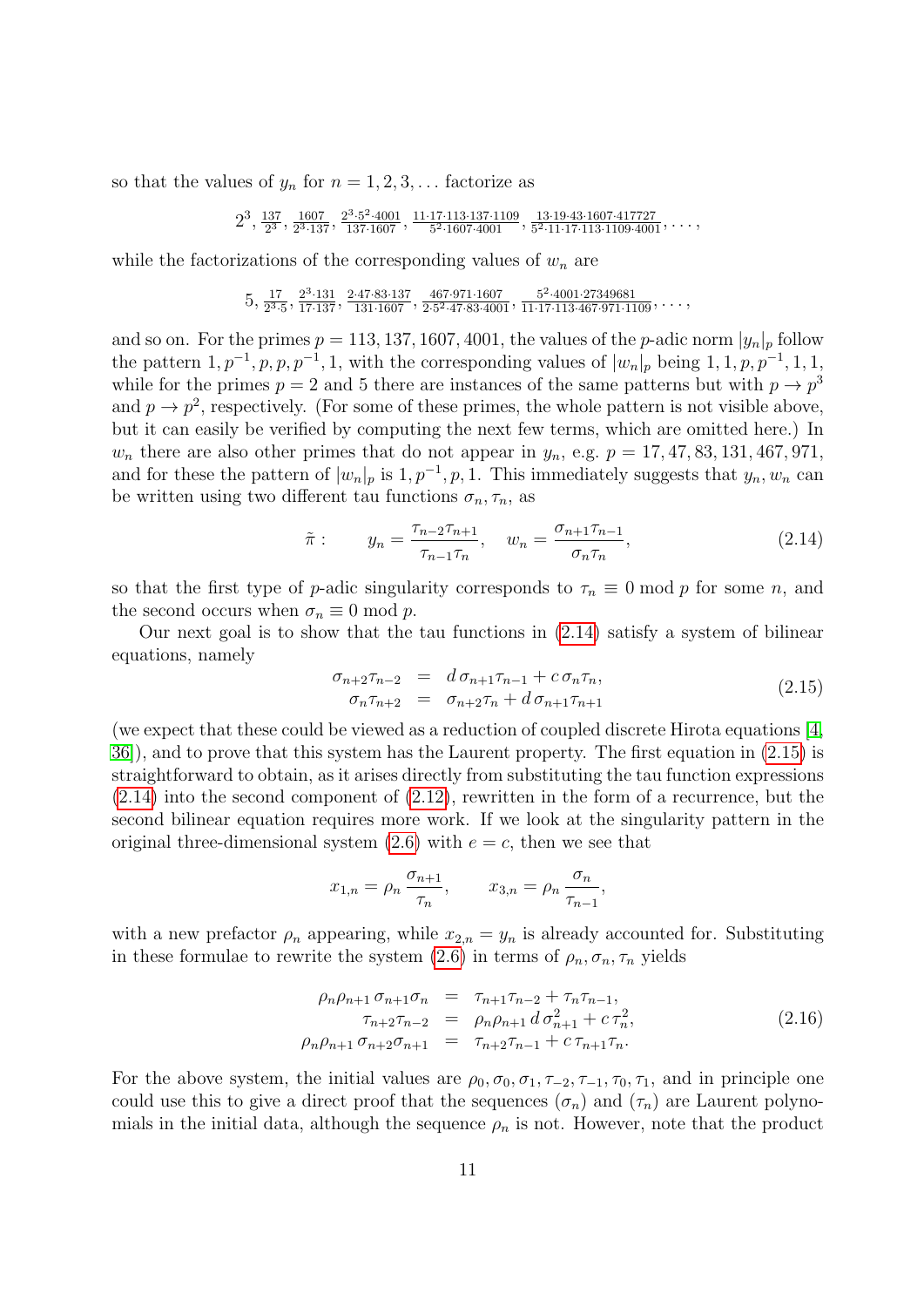

Figure 2: The initial quiver  $Q$  associated with the exchange matrix  $(2.18)$ .

 $\rho_n \rho_{n+1}$  can be eliminated from any two of the equations in (2.16), so doing this for each pair gives a set of three equations of degree 3, and then eliminating  $\tau_{n+2}$  from any two of the latter results in the first equation in (2.15), while eliminating  $\tau_{n+2}$  instead produces the relation

$$
\sigma_n \tau_{n+2} \tau_{n-2} = d \sigma_{n+1} (\tau_{n+1} \tau_{n-2} + \tau_n \tau_{n-1}) + c \sigma_n \tau_n^2.
$$

Finally, the second relation in (2.15) follows by combining the first relation with the above to eliminate  $\tau_{n-2}$ .

Immediate evidence for the Laurent property can be seen by iterating the system (2.15) for  $c = 2$ ,  $d = 3$  with all initial values  $\tau_{-2} = \tau_{-1} = \tau_0 = \tau_1 = \sigma_0 = \sigma_1 = 1$ , corresponding to the initial values  $y_0 = w_0 = 1$  in the orbit considered above. The first few terms are the integers

 $(\tau_n)_{n\geq 1}$ : 1, 8, 137, 1607, 100025, 23434279, 4436678467, 1750170148834,  $(\sigma_n)_{n\geq 1}$ : 1, 5, 17, 131, 7802, 453457, 27349681, 18332191183,

and so on. It is also easy to verify directly that the first few terms  $\tau_2, \sigma_1$ , etc. obtained by iteration of (2.15) are Laurent polynomials in the initial data with coefficients belonging to  $\mathbb{Z}[c,d].$ 

To make further progress, it is helpful to consider the initial data for (2.15) as a set of cluster variables  $(\tilde{x}_1, \tilde{x}_2, \tilde{x}_3, \tilde{x}_4, \tilde{x}_5, \tilde{x}_6) = (\tau_{-2}, \tau_{-1}, \tau_0, \tau_1, \sigma_0, \sigma_1)$ , and calculate the pullback of the symplectic form (2.8) by the map  $\tilde{\pi}$  defined by the tau function expressions (2.14), that is

$$
\tilde{\omega} = \tilde{\pi}^* \hat{\omega} = \sum_{i < j} b_{ij}^* \operatorname{d} \log \tilde{x}_i \wedge \operatorname{d} \log \tilde{x}_j,\tag{2.17}
$$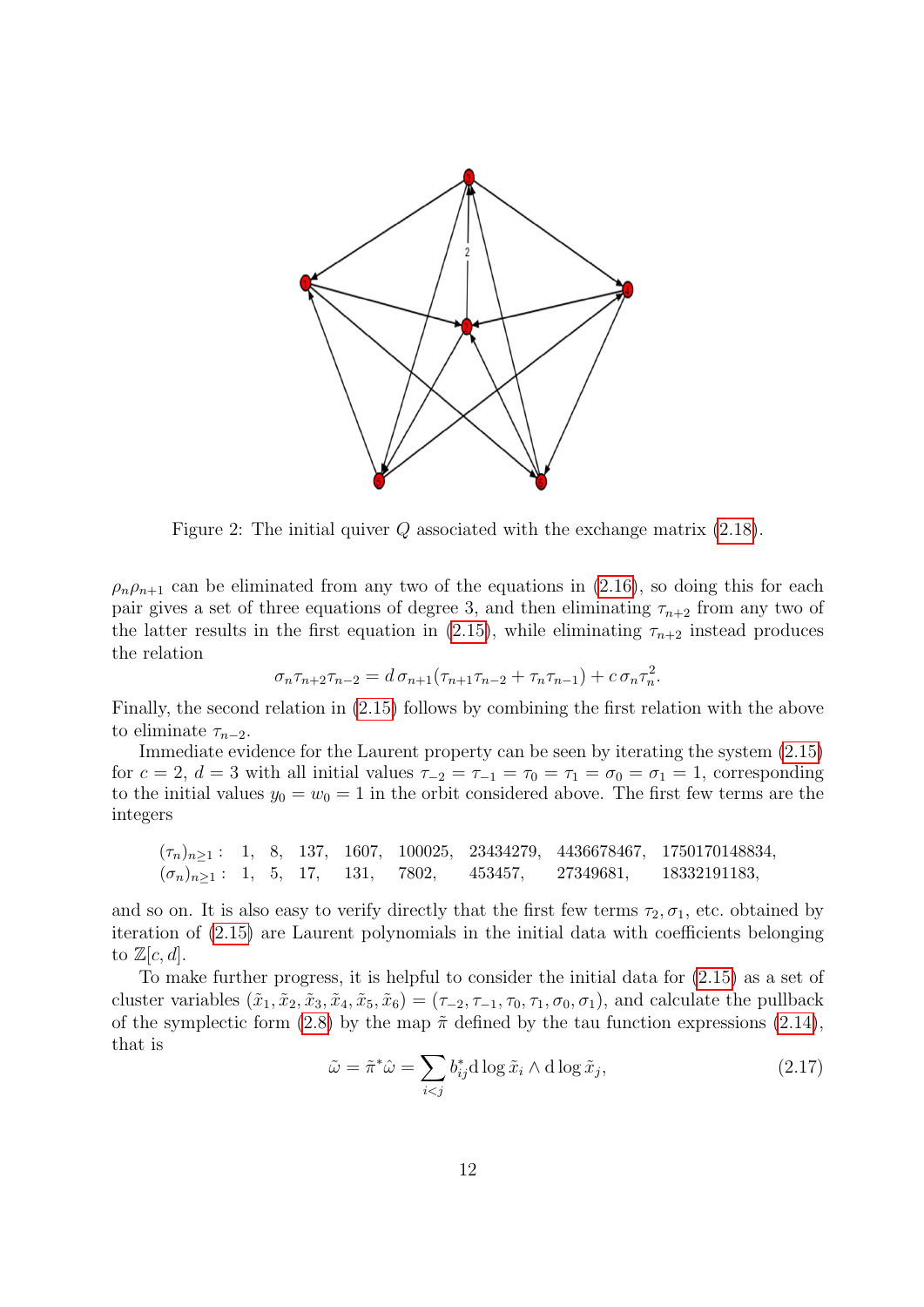

Figure 3: The effect of two mutations on the quiver corresponding to (2.18).

where  $B^* = (b_{ij}^*)$  is the skew-symmetric matrix

$$
B^* = \begin{pmatrix} 0 & 1 & -1 & 0 & -1 & 1 \\ -1 & 0 & 2 & -1 & 1 & -1 \\ 1 & -2 & 0 & 1 & 1 & -1 \\ 0 & 1 & -1 & 0 & -1 & 1 \\ 1 & -1 & -1 & 1 & 0 & 0 \\ -1 & 1 & 1 & -1 & 0 & 0 \end{pmatrix}.
$$
 (2.18)

The quiver corresponding to this matrix is shown in Figure 2. It is not hard to see that, when  $c = 1 = d$ , the bilinear equations (2.15) for  $n = 0$  are generated by applying a mutation at node 1, denoted by  $\tilde{\mu}_1$  (to distinguish it from mutations in the original  $A_3$ quiver), followed by mutation  $\tilde{\mu}_5$ : see Figure 3. To prove the Laurent property for the case of arbitrary coefficients, it is necessary to extend the quiver with two extra frozen nodes.

**Theorem 2.3.** The sequences of tau functions  $(\sigma_n)$  and  $(\tau_n)$  for the integrable map (2.12) consist of elements of the Laurent polynomial ring  $\mathbb{Z}_{>0}[c, d, \tau_{-2}^{\pm 1}, \tau_{-1}^{\pm 1}, \tau_0^{\pm 1}, \sigma_0^{\pm 1}, \sigma_1^{\pm 1}],$ being generated by a sequence of mutations in a cluster algebra defined by the quiver in Figure 2 with the addition of two frozen nodes.

**Proof:** In order to include the coefficients, we define an extended cluster  $\tilde{\mathbf{x}} = (\tilde{x}_1, \ldots, \tilde{x}_8) =$  $(\tau_{-2}, \ldots, \tau_1, \sigma_0, \sigma_1, c, d)$ , where  $\tilde{x}_7 = c$  and  $\tilde{x}_8 = d$  are frozen variables, and take an extended exchange matrix

$$
\tilde{B}^* = \begin{pmatrix}\n0 & 1 & -1 & 0 & -1 & 1 \\
-1 & 0 & 2 & -1 & 1 & -1 \\
1 & -2 & 0 & 1 & 1 & -1 \\
0 & 1 & -1 & 0 & -1 & 1 \\
1 & -1 & -1 & 1 & 0 & 0 \\
-1 & 1 & 1 & -1 & 0 & 0 \\
1 & 0 & 0 & 0 & -1 \\
-1 & -1 & 1 & 1 & 0 & 0\n\end{pmatrix},
$$
\n(2.19)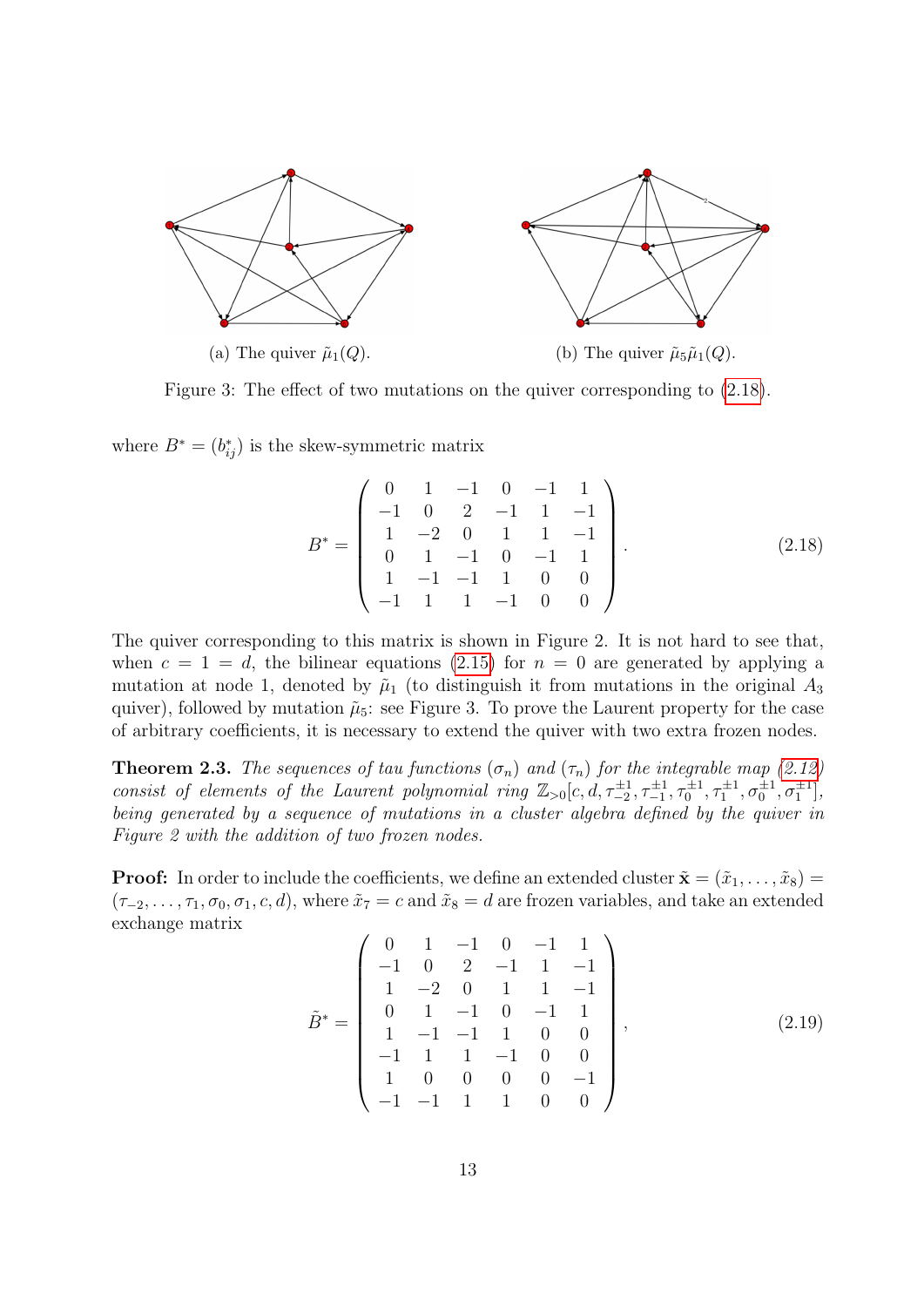where two more rows have been appended to  $(2.18)$ . (The diagram of the quiver with the additional arrows to/from the frozen nodes does not look quite so clear compared with Figure 2, so it has been omitted.) Applying the mutation  $\tilde{\mu}_1$  gives the exchange relation

$$
\sigma_2 \tau_{-2} = d \sigma_1 \tau_{-1} + c \sigma_0 \tau_0,
$$

and produces a new cluster  $(\sigma_2, \tau_{-1}, \tau_0, \tau_1, \sigma_0, \sigma_1, c, d)$  and a new matrix  $\tilde{\mu}_1(\tilde{B}^*)$  corresponding to the quiver in Figure 3(a) with appropriate arrows to/from the frozen nodes 7 and 8. Next, by applying the mutation  $\tilde{\mu}_5$ , the exchange relation is

$$
\tau_2 \sigma_0 = d \sigma_1 \tau_1 + \sigma_2 \tau_0,
$$

with the new cluster being  $(\sigma_2, \tau_{-1}, \tau_0, \tau_1, \tau_2, \sigma_1, c, d)$ , and the new exchange matrix  $\tilde{\mu}_5 \tilde{\mu}_1(\tilde{B}^*)$ corresponding to the quiver in Figure 3(b) with suitable extra arrows added to take the coefficients into account. Continuing in a similar way, we find a sequence of mutations to successively generate  $\sigma_3$ ,  $\tau_3$ ,  $\sigma_4$ ,  $\tau_4$ , and so on, such that overall after applying the composition of 12 mutations given by

$$
\tilde{\mu}_{463524136251} := \tilde{\mu}_4 \tilde{\mu}_6 \tilde{\mu}_3 \tilde{\mu}_5 \tilde{\mu}_2 \tilde{\mu}_4 \tilde{\mu}_1 \tilde{\mu}_3 \tilde{\mu}_6 \tilde{\mu}_2 \tilde{\mu}_5 \tilde{\mu}_1 \tag{2.20}
$$

(in order from right to left), the quiver returns to its starting position; so we have

$$
\tilde{\mu}_{463524136251}(\tilde{B}^*) = \tilde{B}^*, \qquad \tilde{\mu}_{463524136251}(\tilde{\mathbf{x}}) = (\tau_4, \tau_5, \tau_6, \tau_7, \sigma_6, \sigma_7, c, d),
$$

with the index of each of the tau functions increased by 6. Hence by induction both sequences  $(\sigma_n)$ ,  $(\tau_n)$  are generated by repeatedly applying this composition of mutations, and the Laurent property follows from the fact that the tau functions are all elements of the cluster algebra, for which it is also known that the Laurent polynomials in the initial data have positive integer coefficients [16, 27].  $\Box$ 

Remark 2.4. Preliminary calculations suggest that the iterates of the QRT map (2.13), which commutes with  $\hat{\varphi}$ , have a different singularity structure, corresponding to a tau function substitution of the form

$$
y_n = \frac{\eta_n}{\sigma_n \tau_{n-1}}, \quad w_n = \frac{\sigma_{n+1} \tau_{n-1}}{\sigma_n \tau_n},
$$

where  $\eta_n$  has weight two. It would be interesting to see whether this has a cluster algebra interpretation.

#### 2.3  $A_4$  quiver with parameters

For the exchange matrix

$$
B = \left(\begin{array}{rrrr} 0 & 1 & 0 & 0 \\ -1 & 0 & 1 & 0 \\ 0 & -1 & 0 & 1 \\ 0 & 0 & -1 & 0 \end{array}\right),
$$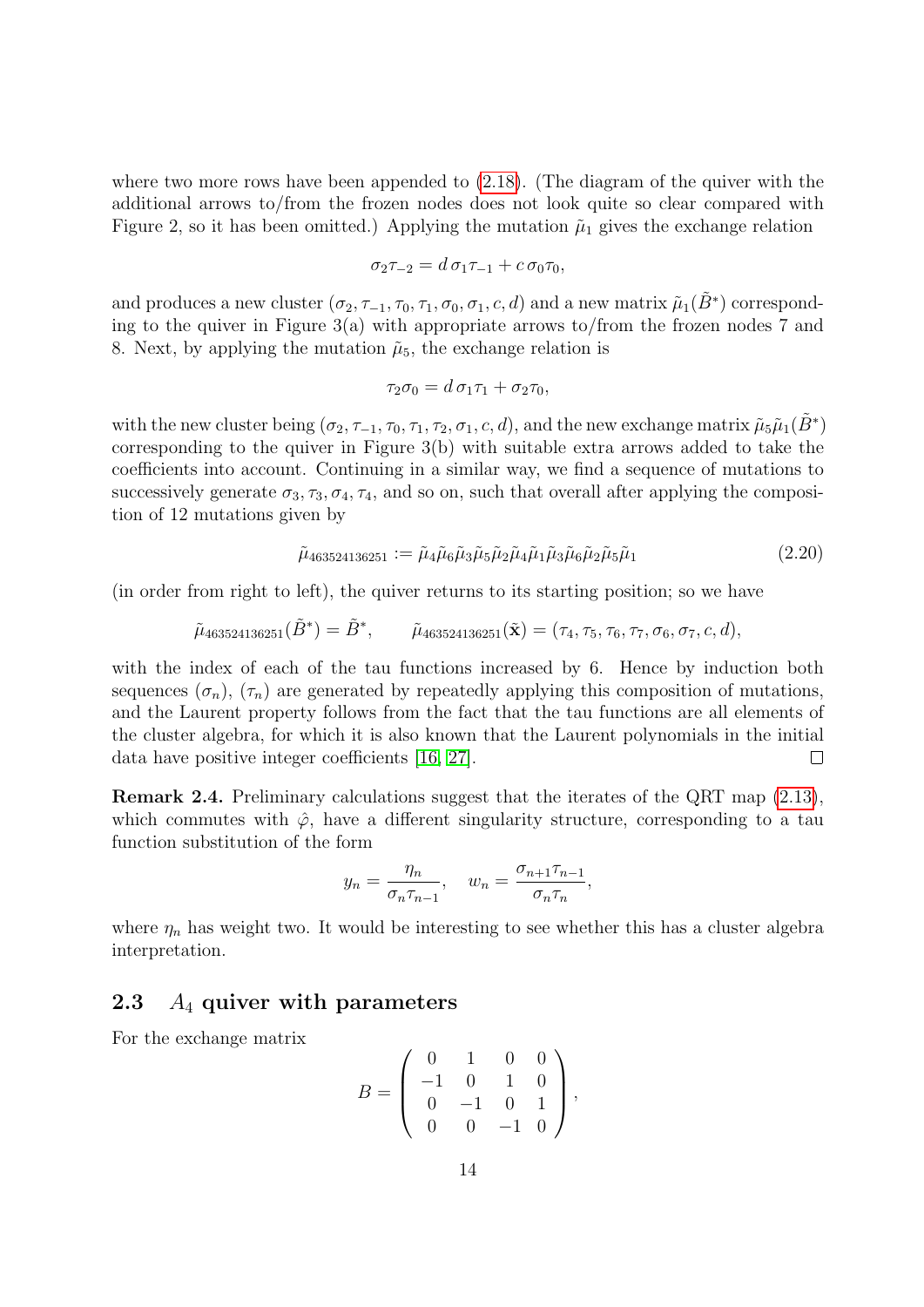corresponding to the quiver of type  $A_4$ , once again we start from functions of the form  $f_k(M_k^+, M_k^-) = a_k M_k^+ + b_k M_k^-$ , with arbitrary coefficients such that  $a_k b_k \neq 0$ . By rescaling  $x_j \to \lambda_j x_j$  with  $\lambda_j \in \mathbb{F}^*$ , we can set four of the parameters to 1, so that it is sufficient to consider a four-parameter family of mutations, given by

$$
\mu_1: (x_1, x_2, x_3, x_4) \mapsto (x'_1, x_2, x_3, x_4), \quad x'_1 x_1 = b_1 + a_1 x_2, \n\mu_2: (x'_1, x_2, x_3, x_4) \mapsto (x'_1, x'_2, x_3, x_4), \quad x'_2 x_2 = 1 + x'_1 x_3, \n\mu_3: (x'_1, x'_2, x_3, x_4) \mapsto (x'_1, x'_2, x'_3, x_4), \quad x'_3 x_3 = 1 + x'_2 x_4, \n\mu_4: (x'_1, x'_2, x'_3, x_4) \mapsto (x'_1, x'_2, x'_3, x'_4), \quad x'_4 x_4 = b_4 + a_4 x'_3.
$$
\n(2.21)

Then, defining the action of  $\varphi = \mu_4 \mu_3 \mu_2 \mu_1$  on the cluster  $\mathbf{x} = (x_1, x_2, x_3, x_4)$  as above,

$$
\varphi(B, \mathbf{x}) := \mu_4 \mu_3 \mu_2 \mu_1(B, \mathbf{x}) = (B, \varphi(\mathbf{x})),
$$

so the nondegenerate exchange matrix  $B$  remains invariant under this sequence of mutations, and according to Theorem 1.3 the map

$$
\mathbf{x} \mapsto \varphi(\mathbf{x})
$$

is symplectic with respect to

$$
\omega = \frac{1}{x_1 x_2} dx_1 \wedge dx_2 + \frac{1}{x_2 x_3} dx_2 \wedge dx_3 + \frac{1}{x_3 x_4} dx_3 \wedge dx_4.
$$
 (2.22)

Equivalently, by computing the inverse matrix  $P = B^{-1} = (p_{ij})$ , the map  $\varphi$  preserves the nondegenerate Poisson bracket given by  $\{x_i, x_j\} = p_{ij} x_i x_j$ , which has the explicit form

$$
\{x_2, x_1\} = x_2 x_1, \qquad \{x_4, x_1\} = x_4 x_1, \qquad \{x_4, x_3\} = x_4 x_3, \tag{2.23}
$$

with all other brackets being zero.

In the original case of the undeformed quiver, corresponding to  $a_1 = a_4 = b_1 = b_4 = 1$ in (2.21), the map  $\varphi$  is completely periodic with period 7, and admits four independent integrals in dimension four. Here we focus on

$$
I_1 = \sum_{j=0}^{6} (\varphi^*)^j(x_1), \qquad I_2 = \prod_{j=0}^{6} (\varphi^*)^j(x_1), \tag{2.24}
$$

since in the undeformed case these Poisson commute with respect to the bracket (2.23), that is

$$
\{I_1, I_2\} = 0.\t(2.25)
$$

Being a sum/product of cluster variables in the (finite)  $A_4$  cluster algebra, both of these integrals are Laurent polynomials in terms of the initial cluster x, so to deform them we can just take arbitrary linear combinations of the Laurent monomials that appear.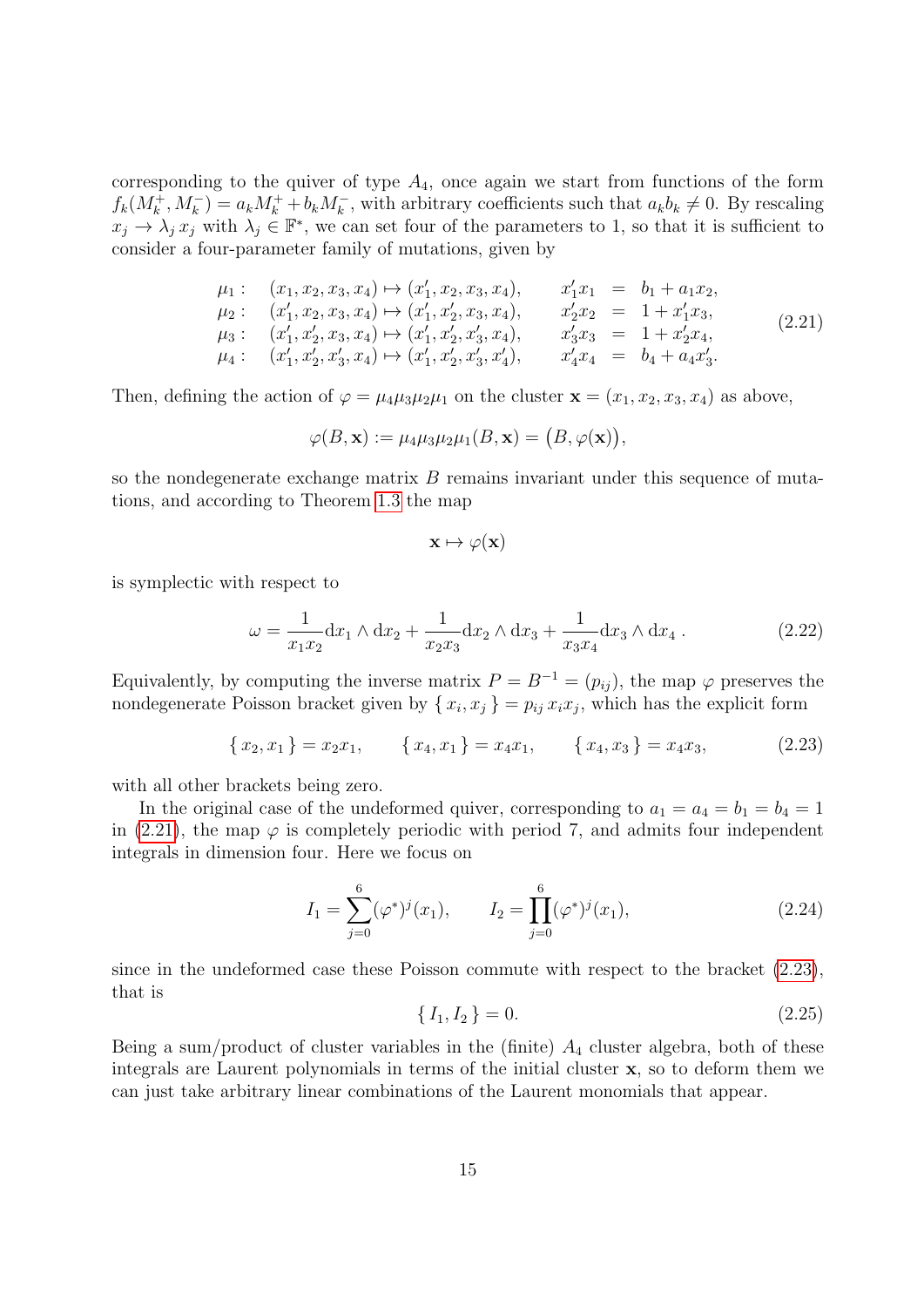#### Theorem 2.5. The conditions

$$
b_1 = 1 = b_4 \tag{2.26}
$$

on the parameters  $a_i$ ,  $b_i$  (for  $i = 1, 4$ ) in (2.21) are necessary and sufficient for the first integrals defined by (2.24) in the periodic case to deform to a pair of rational conserved quantities for the symplectic map  $\varphi = \mu_A \mu_A \mu_B \mu_I$  that are in involution, i.e. they satisfy  $(2.25)$  with respect to the Poisson bracket  $(2.23)$ . Hence the resulting two-parameter family of maps  $\varphi$  is Liouville integrable, with the two functionally independent commuting integrals

$$
I_{1} = \frac{1}{x_{1}x_{2}x_{3}x_{4}} \Big( a_{1}a_{4}x_{1}x_{2} + a_{1}a_{4}^{2}x_{1}x_{2}x_{3} + a_{1}x_{1}x_{2}x_{3} + a_{1}a_{4}x_{1}x_{2}x_{3}^{2} + a_{1}a_{4}x_{1}x_{4} + a_{1}a_{4}x_{1}x_{2}^{2}x_{4} + a_{1}a_{4}x_{3}x_{4} + a_{1}a_{4}x_{1}^{2}x_{3}x_{4} + a_{4}x_{2}x_{3}x_{4} + a_{1}^{2}a_{4}x_{2}x_{3}x_{4} + a_{4}x_{1}^{2}x_{2}x_{3}x_{4} + a_{1}a_{4}x_{2}^{2}x_{3}x_{4} + a_{1}a_{4}x_{1}x_{3}^{2}x_{4} + a_{1}a_{4}x_{1}x_{2}x_{4}^{2} + a_{1}x_{1}x_{2}x_{3}x_{4}^{2} \Big),
$$
  
\n
$$
I_{2} = \frac{(a_{1} + x_{2})(x_{1} + x_{3})(a_{4} + x_{3})(x_{2} + x_{4})(x_{1}x_{2} + a_{4}x_{1}x_{2}x_{3} + x_{1}x_{4} + x_{3}x_{4} + a_{1}x_{2}x_{3}x_{4})}{x_{1}x_{2}^{2}x_{3}^{2}x_{4}}.
$$

Proof: The calculation of the conditions on the coefficients of the monomials appearing in the deformed versions of the integrals  $(2.24)$  is direct, and leads to the above forms of  $I_1, I_2$ together with the requirement that  $b_1$  and  $b_4$  should both equal 1. An explicit calculation of their Poisson bracket then shows that the deformed integrals are also in involution, as required for Liouville integrability.  $\Box$ 

Table 1: Prime factors in an orbit of the integrable deformed  $A_4$  map with  $a_1 = 2, a_4 = 3$ .

| $\boldsymbol{n}$ |                | റ             | $\Omega$<br>٠í  | 4              | 5                                  | 6                         | $\overline{ }$                       | 8                              | 9                                         | 10                                      |                                                            |
|------------------|----------------|---------------|-----------------|----------------|------------------------------------|---------------------------|--------------------------------------|--------------------------------|-------------------------------------------|-----------------------------------------|------------------------------------------------------------|
| $x_1$            | 3              | 3             | 3               |                | $\frac{2^2}{7}$                    | $\frac{151}{2^2 \cdot 5}$ | 5.11.61<br>7.151                     | 7.251<br>11.61                 | 3.11.571<br>52.251                        | $3.5^2 \cdot 7.5653$<br>11.19.23.571    | 3.19.23.54403<br>7.137.5653                                |
| $x_2$            | 2 <sup>2</sup> | $2^2$         | $2 \cdot 5$     | $\frac{3}{2}$  | $\frac{2.29}{5.7}$                 | $\frac{643}{2^3 \cdot 7}$ | $2^3 \cdot 3 \cdot 23$<br>151        | $\frac{5233}{5^2\cdot 61}$     | 2.61613<br>19.23.251                      | 1031-5519<br>11.137.571                 | 2.11.569.42043<br>$\overline{5^2 \cdot 353 \cdot 5653}$    |
| $x_3$            | 5              | 13            | റ               | $\frac{13}{5}$ | $\frac{3^2 \cdot 13}{7^2}$         | $\frac{2 \cdot 71}{11}$   | 11.17.89<br>$5^2 \cdot 151$          | 79.3529<br>11.19.23.61         | 1431173<br>7.137.251                      | 7.73.51539<br>$5^2 \cdot 353 \cdot 571$ | 13.17.43.237379<br>7.5653.7507                             |
| $x_4$            | 2 <sup>4</sup> | $\frac{5}{2}$ | $\frac{2.7}{5}$ | $2 - 11$       | $\frac{2^3 \cdot 5^2}{7 \cdot 11}$ | 7.19.23<br>$2^{3.52}$     | $2^6 \cdot 7 \cdot 137$<br>19.23.151 | $2.5^2.151.353$<br>7.11.61.137 | 2.11.61.7507<br>$5^2 \cdot 251 \cdot 353$ | 19-101-251-359<br>11.571.7507           | $2^8 \cdot 11 \cdot 571 \cdot 109943$<br>7.19.101.359.5653 |

To determine the singularity structure of the integrable map  $\varphi$  we consider a particular rational orbit with parameters  $a_1 = 2, a_4 = 3$  and all initial  $x_i$  equal to 1 (see Table 1). Applying the empirical p-adic method from [20] once more, we observe that in the numerators of  $x_2$  and  $x_3$  there are certain primes that do not appear elsewhere, e.g. there are isolated values of *n* where  $|x_{2,n}|_p = p^{-1}$  for  $p = 29,643,5233,61613$ , and similarly there are isolated *n* where  $|x_{3,n}|_p = p^{-1}$  for  $p = 17, 71, 79, 89, 3529, 1431173$ . On the other hand, for  $p = 61, 151, 251, 571$  there are particular values of n where  $|x_{1,n}|_p = |x_{2,n}|_p = |x_{3,n}|_p =$  $|x_{4,n}|_p = p$  and also  $|x_{1,n-1}|_p = p^{-1}$ ,  $|x_{4,n+1}|_p = p^{-1}$ . Also for  $p = 137, 353, 7507$  there is a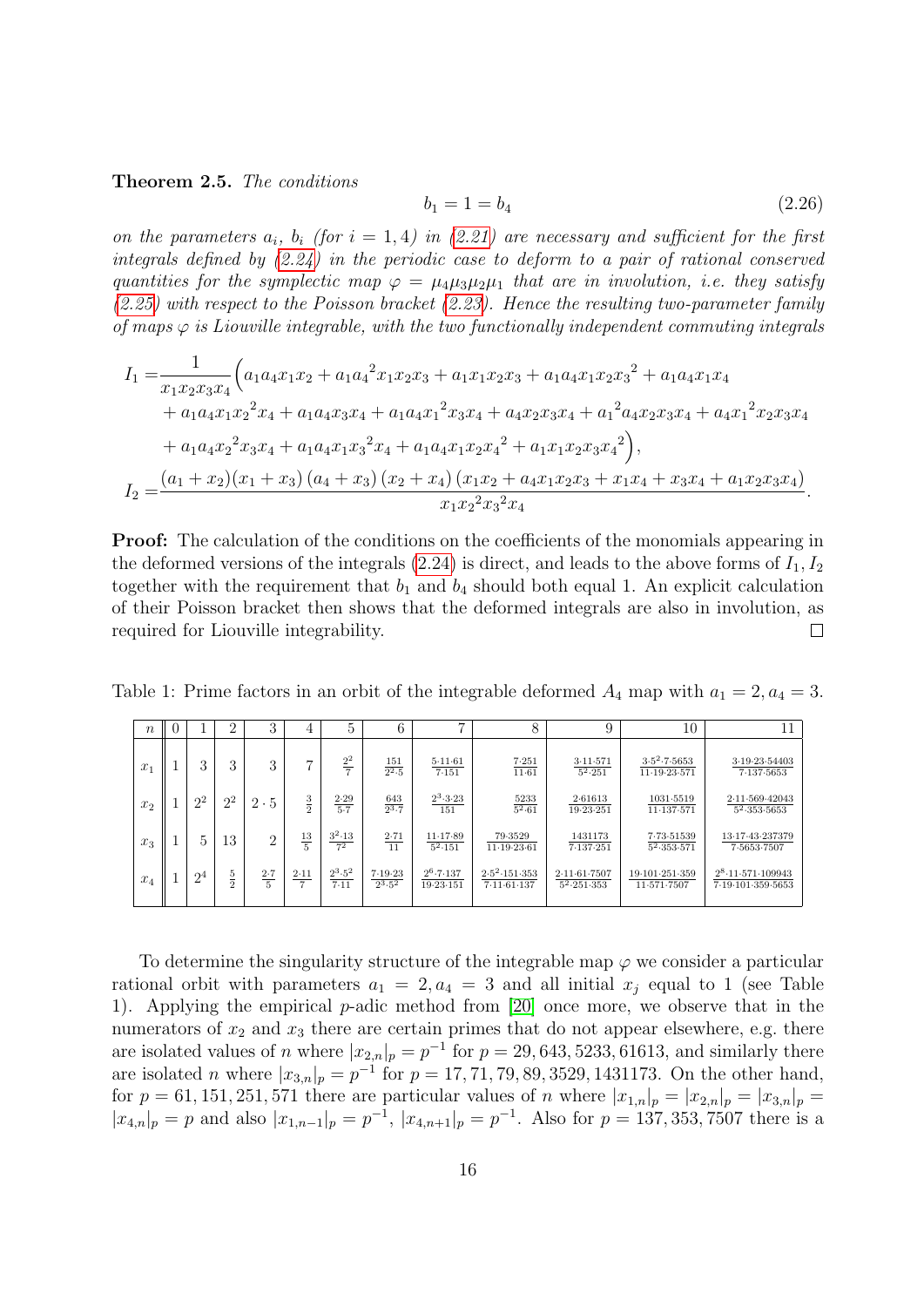pattern where  $p$  first appears in the numerator of  $x_4$ , then in its denominator at the next step, then successively in the denominators of  $x_3, x_2, x_1$ , before appearing in the numerator of  $x_1$ , then disappearing at the 7<sup>th</sup> step (some of the factorizations required to see this are omitted from Table 1 for reasons of space); the product of primes  $19 \cdot 23$  exhibits the same pattern, although these primes also appear separately elsewhere. These four singularity patterns in the iterates of  $\varphi$  suggest introducing four tau functions  $\eta_n, \theta_n, \sigma_n, \tau_n$ , where the first two have weight two and the last two have weight one, such that

$$
\tilde{\pi}: \qquad x_{1,n} = \frac{\sigma_n \tau_{n+1}}{\sigma_{n+1} \tau_n}, \quad x_{2,n} = \frac{\eta_n}{\sigma_{n+2} \tau_n}, \quad x_{3,n} = \frac{\theta_n}{\sigma_{n+3} \tau_n}, \quad x_{4,n} = \frac{\sigma_{n+5} \tau_{n-1}}{\sigma_{n+4} \tau_n}, \tag{2.27}
$$

and direct substitution into the recurrence versions of  $(2.21)$  with  $b_1 = 1 = b_4$ , replacing  $x_j \to x_{j,n}, x'_j \to x_{j,n+1}$ , gives the system

$$
\tau_{n+2}\sigma_n = \tau_n \sigma_{n+2} + a_1 \eta_n, \n\eta_{n+1}\eta_n = \sigma_{n+1}\tau_{n+2}\theta_n + \sigma_{n+2}\sigma_{n+3}\tau_n\tau_{n+1}, \n\theta_{n+1}\theta_n = \sigma_{n+5}\tau_{n-1}\eta_{n+1} + \sigma_{n+3}\sigma_{n+4}\tau_n\tau_{n+1}, \n\sigma_{n+6}\tau_{n-1} = \sigma_{n+4}\tau_{n+1} + a_4 \theta_{n+1}.
$$
\n(2.28)

Initial evidence that this system has the Laurent property is provided by setting  $\sigma_0 = \cdots =$  $\sigma_5 = \eta_0 = \theta_0 = \tau_{-1} = \tau_0 = \tau_1 = 1$ , corresponding to all initial  $x_{i,0} = 1$ ,  $j = 1, 2, 3, 4$  as in Table 1, and iterating the above with  $a_1 = 2$ ,  $a_4 = 3$ , which produces integer-valued tau functions as in Table 2.

Table 2: Tau functions for the same orbit of the deformed  $A_4$  map as in Table 1.

| $\boldsymbol{n}$ | $\left( \right)$ |    |     |      |      | 5      |           | $\overline{ }$ |                |                    |
|------------------|------------------|----|-----|------|------|--------|-----------|----------------|----------------|--------------------|
| $\tau_{n+1}$     |                  | 3  |     | 27   | 189  | 1728   | 97848     | 2608848        | 64408608       | 3516556032         |
| $\eta_n$         |                  |    | 12  | 90   | 648  | 37584  | 19999872  | 3399542784     | 1546939772928  | 1748502507552768   |
| $\theta_n$       |                  | 5. | 39  | 288  | 8424 | 454896 | 212004864 | 74543597568    | 59937513504768 | 487379529497051136 |
| $\sigma_{n+5}$   |                  | 16 | 120 | 1008 | 9504 | 172800 | 24164352  | 1272692736     | 140540313600   | 15780710449152     |

If the initial data for (2.28) is regarded as a cluster, that is

$$
(\tilde{x}_1,\ldots,\tilde{x}_{11})=(\sigma_0,\ldots,\sigma_5,\eta_0,\theta_0,\tau_{-1},\tau_0,\tau_1),
$$

then the pullback of the symplectic form  $(2.22)$  under the map  $\tilde{\pi}$  defined by  $(2.27)$  is

$$
\tilde{\omega} = \tilde{\pi}^* \omega = \sum_{i < j} b_{ij}^* \operatorname{d} \log \tilde{x}_i \wedge \operatorname{d} \log \tilde{x}_j,
$$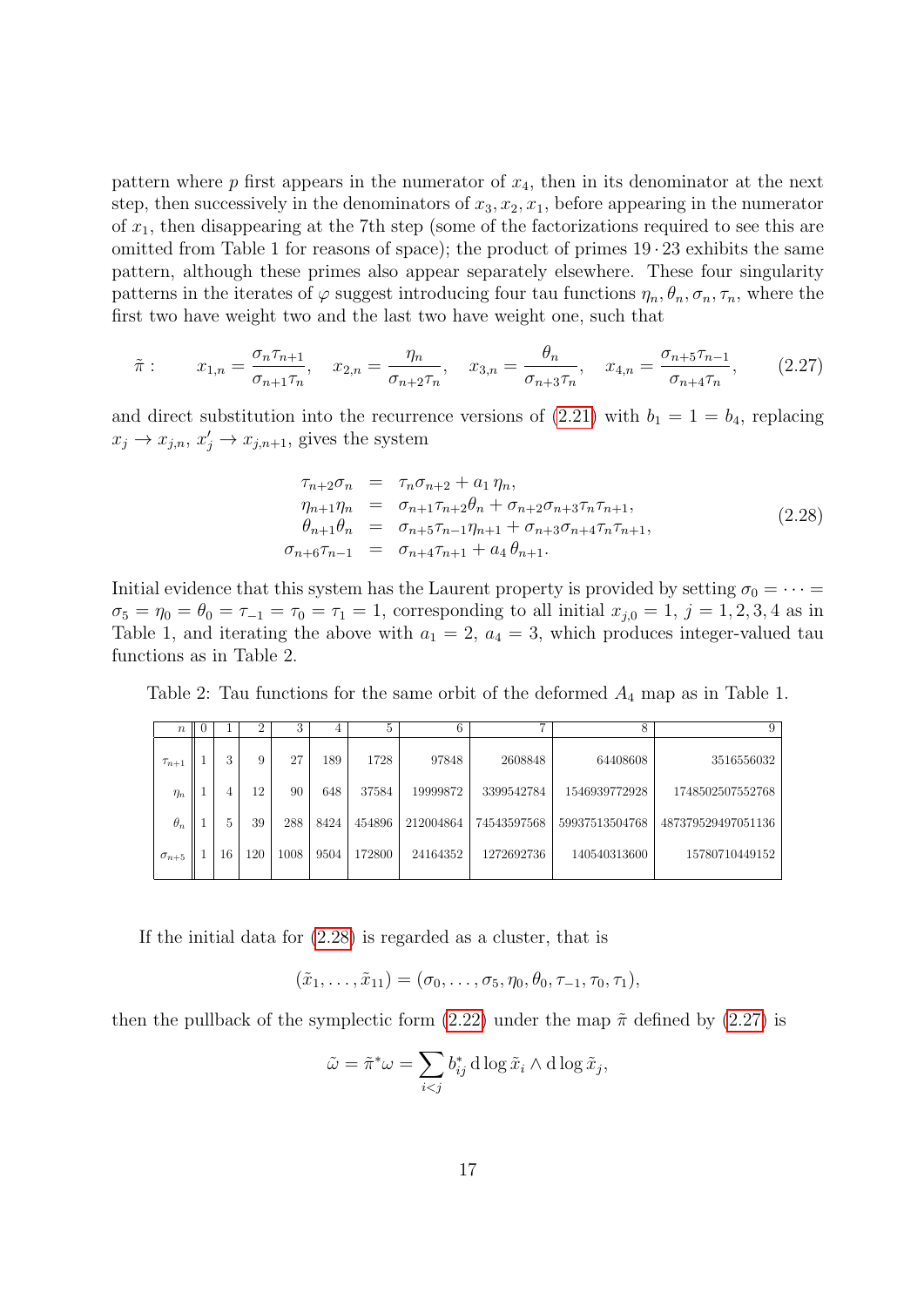

Figure 4: The initial quiver associated with the extended exchange matrix (2.30).

where  $B^* = (b_{ij}^*)$  is the exchange matrix

$$
B^* = \begin{pmatrix}\n0 & 0 & -1 & 0 & 0 & 0 & 1 & 0 & 0 & -1 & 0 \\
0 & 1 & 0 & 0 & 0 & -1 & 0 & 0 & 1 & 0 \\
0 & 1 & 0 & 0 & 0 & -1 & 0 & 0 & 1 \\
0 & 0 & 1 & -1 & 1 & 0 & -1 & 0 & 0 \\
0 & 0 & 0 & 1 & 0 & -1 & 0 & 0 \\
0 & 0 & 0 & -1 & 0 & 1 & 0 & 0 \\
0 & 1 & 0 & 0 & -1 & 0 & 0 & 0 \\
0 & 1 & 0 & 0 & 1 & 0 & 0 & 0 \\
0 & 0 & 1 & 0 & 0 & 1 & 0 \\
0 & 0 & 1 & 0 & 0 & 0 & 0 & 0\n\end{pmatrix}
$$
\n(2.29)

(since the matrix is skew-symmetric, for brevity we put an asterisk to represent the terms below the diagonal). As in the  $A_3$  case, this is sufficient to generate a sequence of mutations for the tau functions in the original undeformed system, but in order to include the parameters  $a_1, a_4$  it it necessary to add these as frozen variables.

**Theorem 2.6.** The sequences of tau functions  $(\tau_n)$ ,  $(\eta_n)$ ,  $(\theta_n)$ ,  $(\sigma_n)$  for the integrable map  $\varphi = \mu_4 \mu_3 \mu_2 \mu_1$  defined by (2.21) with  $b_1 = b_4 = 1$  consist of elements of the Laurent polynomial ring  $\mathbb{Z}_{>0}[a_1, a_4, \sigma_0^{\pm 1}, \sigma_1^{\pm 1}, \sigma_2^{\pm 1}, \sigma_3^{\pm 1}, \sigma_4^{\pm 1}, \sigma_5^{\pm 1}, \eta_0^{\pm 1}, \theta_0^{\pm 1}, \tau_{-1}^{\pm 1}, \tau_0^{\pm 1}, \tau_1^{\pm 1}]$ , being generated by a sequence of mutations in a cluster algebra defined by the exchange matrix (2.29) with the addition of two frozen variables, corresponding to the quiver shown in Figure 4.

Proof: We take an extended cluster

$$
\tilde{\mathbf{x}} = (\tilde{x}_1, \dots, \tilde{x}_{13}) = (\sigma_0, \dots, \sigma_5, \eta_0, \theta_0, \tau_{-1}, \tau_0, \tau_1, a_1, a_4),
$$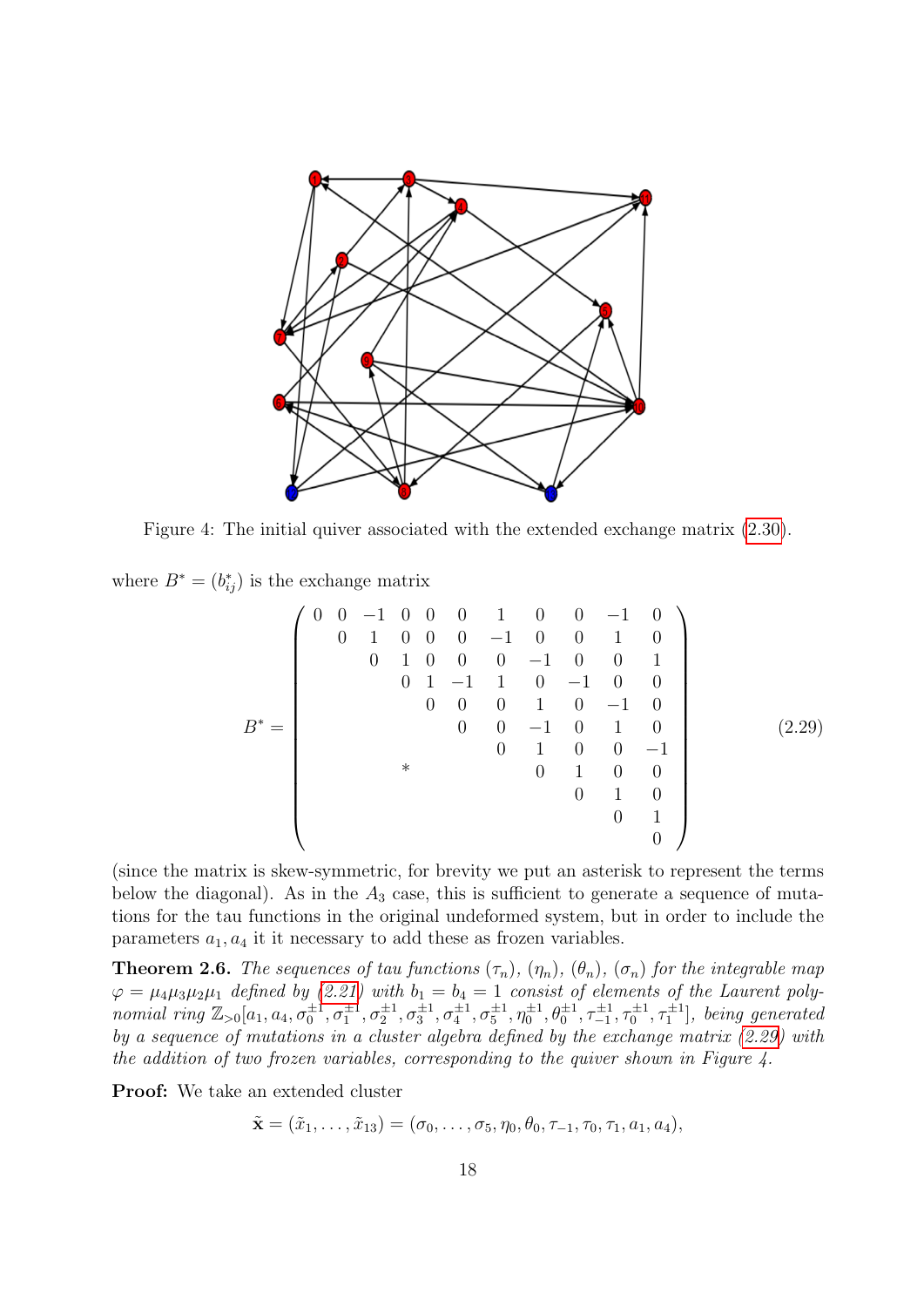with the coefficients  $a_1, a_4$  corresponding to additional frozen nodes in the quiver associated with  $\tilde{B}^* = (b_{ij}^*)$ , the extended exchange matrix given by

$$
\tilde{B}^* = \begin{pmatrix}\n0 & 0 & -1 & 0 & 0 & 0 & 1 & 0 & 0 & -1 & 0 \\
0 & 0 & 1 & 0 & 0 & 0 & -1 & 0 & 0 & 1 & 0 \\
1 & -1 & 0 & 1 & 0 & 0 & 0 & -1 & 0 & 0 & 1 \\
0 & 0 & -1 & 0 & 1 & -1 & 1 & 0 & -1 & 0 & 0 \\
0 & 0 & 0 & -1 & 0 & 0 & 0 & 1 & 0 & -1 & 0 \\
-1 & 1 & 0 & -1 & 0 & 0 & 0 & 1 & 0 & 0 & -1 \\
0 & 0 & 1 & 0 & -1 & 1 & -1 & 0 & 1 & 0 & 0 \\
0 & 0 & 0 & 1 & 0 & 0 & 0 & -1 & 0 & 1 & 0 \\
1 & -1 & 0 & 0 & 1 & -1 & 0 & 0 & -1 & 0 & 1 \\
0 & 0 & -1 & 0 & 0 & 0 & 1 & 0 & 0 & -1 & 0 \\
-1 & -1 & 0 & 0 & 0 & 0 & 0 & 0 & 0 & 0 & 1 & 1 \\
0 & 0 & 0 & 0 & 0 & 1 & 1 & 0 & 0 & -1 & -1 & 0\n\end{pmatrix}
$$
\n(2.30)

(here we have shown the full matrix so that the exponents of all the exchange relations are visible in each column). The initial quiver is shown in Figure 4. Mutating at node 1 gives the exchange relation

$$
\tilde{\mu}_1: \quad \tau_2 \sigma_0 = \tau_0 \sigma_2 + a_1 \eta_0,
$$

producing the new cluster  $\tilde{\mu}_1(\tilde{\mathbf{x}}) = (\tau_2, \sigma_1, \ldots, \sigma_5, \eta_0, \theta_0, \tau_{-1}, \tau_0, \tau_1, a_1, a_4)$ , and subsequently applying mutations  $\tilde{\mu}_7$ ,  $\tilde{\mu}_8$ ,  $\tilde{\mu}_9$  successively generates exchange relations corresponding to the other three equations in (2.28) for  $n = 0$ , with the result being the cluster  $\tilde{\mu}_9 \tilde{\mu}_8 \tilde{\mu}_7 \tilde{\mu}_1(\tilde{\mathbf{x}}) =$  $(\tau_2, \sigma_1, \ldots, \sigma_5, \eta_1, \theta_1, \sigma_6, \tau_0, \tau_1, a_1, a_4)$ . To generate each new instance of the four equations in  $(2.28)$  with the index n increased by 1, it is necessary to apply a similar block of four mutations. Let us define the following composition of four mutations by

$$
\hat{\mu}_{ij} := \tilde{\mu}_i \tilde{\mu}_8 \tilde{\mu}_7 \tilde{\mu}_j,
$$

and to index mutations we use  $\overline{10}, \overline{11}$  to distinguish nodes 10 and 11 from nodes with single-digit labels. Then if we take a particular composition of 36 mutations given by 9 of these blocks of four, namely

$$
\hat{\hat{\mu}} := \hat{\mu}_{6\overline{1}\overline{1}}\,\hat{\mu}_{5\overline{1}\overline{0}}\,\hat{\mu}_{49}\,\hat{\mu}_{36}\,\hat{\mu}_{25}\,\hat{\mu}_{14}\,\hat{\mu}_{\overline{1}\overline{1}3}\,\hat{\mu}_{\overline{1}\overline{0}2}\,\hat{\mu}_{91} = \tilde{\mu}_{687\overline{1}\overline{1}587\overline{1}\overline{0}4879387628751874\overline{1}\overline{1}873\overline{1}\overline{0}8729871}
$$

(where in the second expression the notation from (2.20) has been reused), then the quiver returns to its starting position; so we have

$$
\hat{\hat{\mu}}(\tilde{B}^*) = \tilde{B}^*, \qquad \hat{\hat{\mu}}(\tilde{\mathbf{x}}) = (\sigma_9, \sigma_{10}, \sigma_{11}, \sigma_{12}, \sigma_{13}, \sigma_{14}, \eta_9, \theta_9, \tau_8, \tau_9, \tau_{10}, a_1, a_4),
$$

with the index of each of the tau functions increased by 9. Thus by repeatedly applying these 9 blocks of four mutations, all of the tau functions for the integrable map are produced from clusters in the cluster algebra defined by (2.30).  $\Box$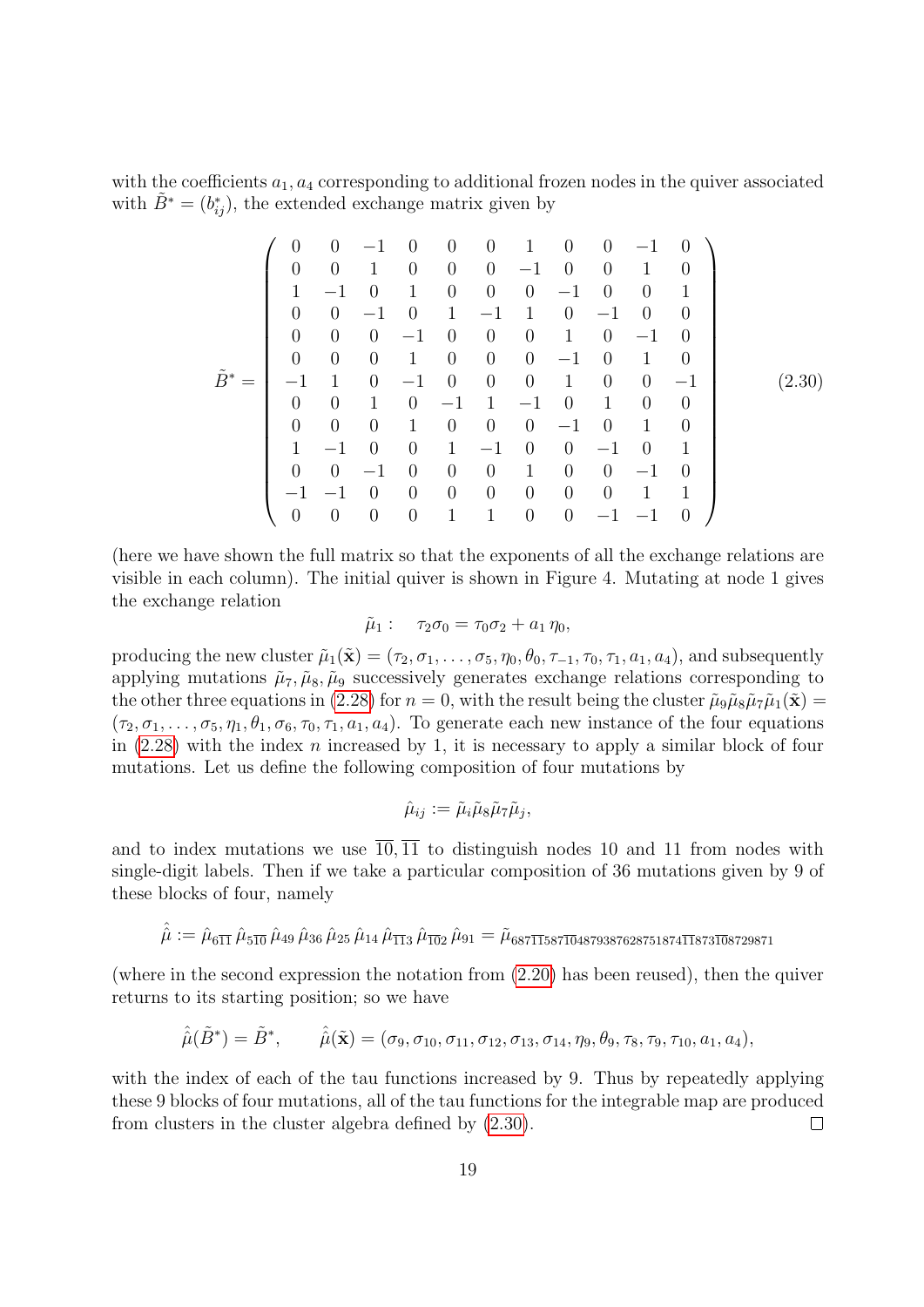

Figure 5: Two orientations of the  $A_3^{(1)}$  Dynkin diagram.

# 3 Reductions of the discrete sine-Gordon equation

In this section we consider two examples of four-dimensional maps that arise as reductions of the lattice sine-Gordon equation introduced in [18], that is

$$
a_1(x_{n,m}x_{n+1,m+1} - x_{n+1,m}x_{n,m+1}) + a_2x_{n,m}x_{n+1,m}x_{n,m+1}x_{n+1,m+1} = a_3 ,
$$
 (3.1)

where  $a_j$ ,  $j = 1, 2, 3$  are arbitrary parameters. Travelling waves of  $(3.1)$  are obtained by imposing periodicity under shifts by  $N$  steps in one lattice direction together with  $M$  steps in the other direction, so that

$$
u_{n+N,m+M} = u_{n,m} \implies u_{n,m} = x_k, \quad k = Mn - Nm;
$$

this is called the  $(N, M)$  reduction.

The two examples we consider below each correspond to particular orientations of the affine  $A_3^{(1)}$  Dynkin diagram, as in Figure 5 (where the notation  $\tilde{A}_{p,q}$  means there are p clockwise arrows and q anticlockwise arrows).

#### 3.1 (2,2) periodic reduction of the lattice sine-Gordon equation

Let us consider the quiver with exchange matrix

$$
B = \left(\begin{array}{rrr} 0 & 1 & 0 & 1 \\ -1 & 0 & -1 & 0 \\ 0 & 1 & 0 & 1 \\ -1 & 0 & -1 & 0 \end{array}\right);
$$

this is mutation equivalent to  $\tilde{A}_{2,2}$  as in Figure 5(a), which corresponds to the exchange matrix  $\mu_3(B)$ . Then for  $k = 1, 2, 3, 4$  we take the function

$$
g_k(x) = \frac{a_1x + a_3}{a_2x + a_1},
$$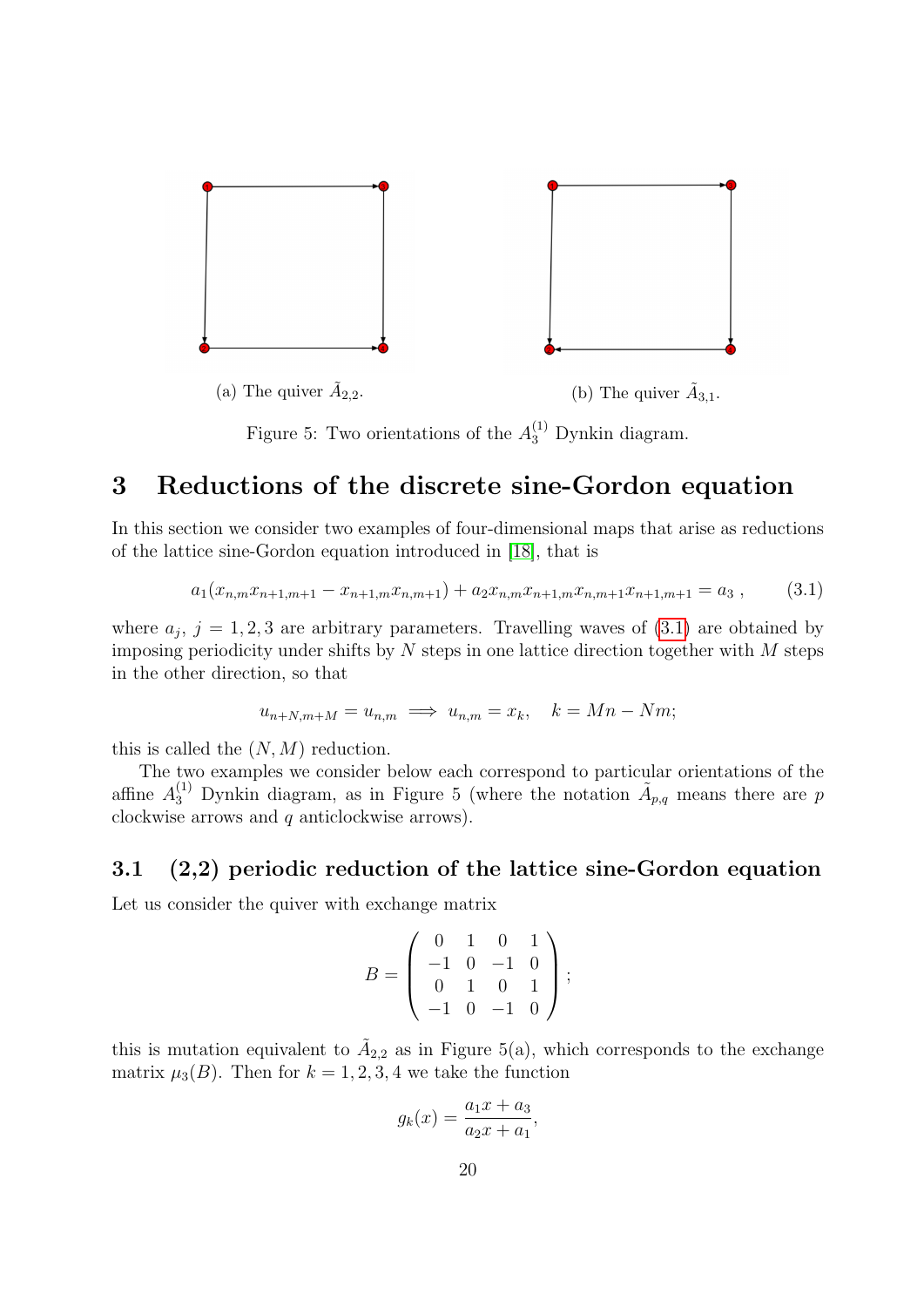for arbitrary parameters  $a_1, a_2, a_3$ , so that the exchange relation (1.8) contains the function

$$
f_k(M_k^+, M_k^-) = M_k^+ g_k \left(\frac{M_k^-}{M_k^+}\right) = M_k^+ \frac{a_1 M_k^- + a_3 M_k^+}{a_2 M_k^- + a_1 M_k^+}
$$

.

Next, we consider a sequence of mutations which leaves matrix  $B$  invariant, specifically

$$
\varphi(B, \mathbf{x}) := \mu_3 \mu_1 \mu_4 \mu_2(B, \mathbf{x}) = (B, \tilde{\mathbf{x}}), \text{ where } \tilde{\mathbf{x}} = (\tilde{x}_1, \tilde{x}_2, \tilde{x}_3, \tilde{x}_4)
$$

and

$$
\tilde{x}_2 = \frac{1}{x_2} \left( \frac{a_1 x_1 x_3 + a_3}{a_2 x_1 x_3 + a_1} \right) , \quad \tilde{x}_4 = \frac{1}{x_4} \left( \frac{a_1 x_1 x_3 + a_3}{a_2 x_1 x_3 + a_1} \right) ,
$$

$$
\tilde{x}_1 = \frac{1}{x_1} \left( \frac{a_1 \tilde{x}_2 \tilde{x}_4 + a_3}{a_2 \tilde{x}_2 \tilde{x}_4 + a_1} \right) , \quad \tilde{x}_3 = \frac{1}{x_3} \left( \frac{a_1 \tilde{x}_2 \tilde{x}_4 + a_3}{a_2 \tilde{x}_2 \tilde{x}_4 + a_1} \right) .
$$

So, according to Theorem 1.3, the map  $\varphi : \mathbf{x} \mapsto \tilde{\mathbf{x}}$  preserves the two form

$$
\omega = \frac{1}{x_1 x_2} dx_1 \wedge dx_2 + \frac{1}{x_1 x_4} dx_1 \wedge dx_4 - \frac{1}{x_2 x_3} dx_2 \wedge dx_3 + \frac{1}{x_3 x_4} dx_3 \wedge dx_4.
$$

In this case, the map  $\varphi$  corresponds to the (2, 2) periodic reduction of the lattice sine-Gordon equation (3.1) (see Figure 6).



Figure 6: The (2, 2) staircase periodic reduction of the quadrilateral equation (3.1)

The matrix B (and hence  $\omega$ ) is degenerate, of rank two. To obtain a symplectic map, we take a pair of monomials corresponding to an integer basis for

$$
\text{im } B = \langle (1,0,1,0)^T, (0,1,0,1)^T \rangle,
$$

namely

$$
\pi
$$
:  $y_1 = x_1 x_3$ ,  $y_2 = x_2 x_4$ .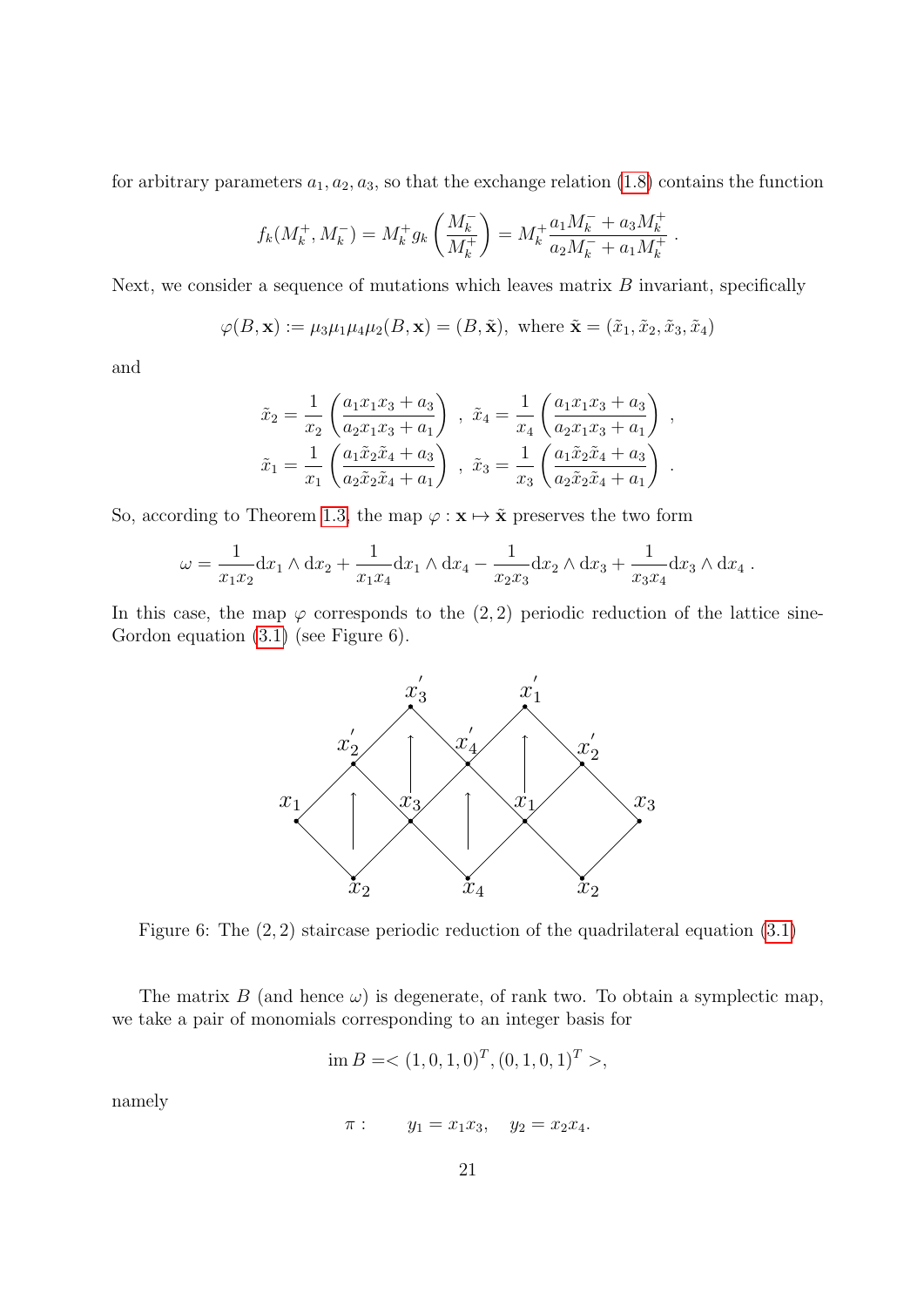Under the projection  $\pi$  defined above,  $\omega$  is the pullback of the symplectic form

$$
\hat{\omega} = \frac{1}{y_1 y_2} \, \mathrm{d}y_1 \wedge \mathrm{d}y_2,
$$

which is preserved by the induced map

$$
\hat{\varphi}: \quad \left(\begin{array}{c} y_1 \\ y_2 \end{array}\right) \mapsto \left(\begin{array}{c} \tilde{y}_1 \\ \tilde{y}_2 \end{array}\right), \quad \tilde{y}_2 = \frac{1}{y_2} \left(\frac{a_1 y_1 + a_3}{a_2 y_1 + a_1}\right)^2, \tilde{y}_1 = \frac{1}{y_1} \left(\frac{a_1 \tilde{y}_2 + a_3}{a_2 \tilde{y}_2 + a_1}\right)^2. \tag{3.2}
$$

The above map has the first integral

$$
K = \frac{a_2^2 y_1^2 y_2^2 + 2a_1 a_2 (y_1^2 y_2 + y_1 y_2^2) + a_1^2 (y_1^2 + y_2^2) + 2a_1 a_3 (y_1 + y_2) + a_3^2}{y_1 y_2},
$$

so it is Liouville integrable. In fact it is of QRT type: the level sets  $K = \text{const}$  are symmetric biquadratic curves, and  $\hat{\varphi} = \iota_h \circ \iota_v = (\iota \circ \iota_v)^2$  where the involutions  $\iota_h, \iota_v$  correspond to the horizontal and vertical switches on each level set, and  $\iota : y_1 \leftrightarrow y_2$ . For Laurentification of symmetric QRT maps, see [17].

In four dimensions, the other degrees of freedom in the original map  $\varphi$  have essentially trivial dynamics, since

$$
\frac{\tilde{x}_1}{\tilde{x}_3} = \left(\frac{x_1}{x_3}\right)^{-1}, \qquad \frac{\tilde{x}_2}{\tilde{x}_4} = \left(\frac{x_2}{x_4}\right)^{-1}.
$$

#### 3.2 (4,-1) periodic reduction of the lattice sine-Gordon equation

We consider the quiver with exchange matrix

$$
B = \left( \begin{array}{rrr} 0 & 1 & 0 & 1 \\ -1 & 0 & 1 & 0 \\ 0 & -1 & 0 & 1 \\ -1 & 0 & -1 & 0 \end{array} \right).
$$

The matrix B is non-degenerate and satisfies  $\mu_1(B) = \rho(B)$  for the cyclic permutation  $\rho$  :  $(1, 2, 3, 4) \mapsto (4, 1, 2, 3)$ , so it defines a cluster mutation-periodic quiver with period 1 [13]. Following the example in subsection 3.1, we consider

$$
g_1(x) = x \left( \frac{a_1 + a_3 x}{a_2 + a_1 x} \right)
$$

.

Here,  $M_1^+ = x_2 x_4$ ,  $M_1^- = 1$  and

$$
f_1(M_1^+, M_1^-) = M_1^+ g_1\left(\frac{M_1^-}{M_1^+}\right) = \frac{a_1 x_2 x_4 + a_3}{a_2 x_2 x_4 + a_1}.
$$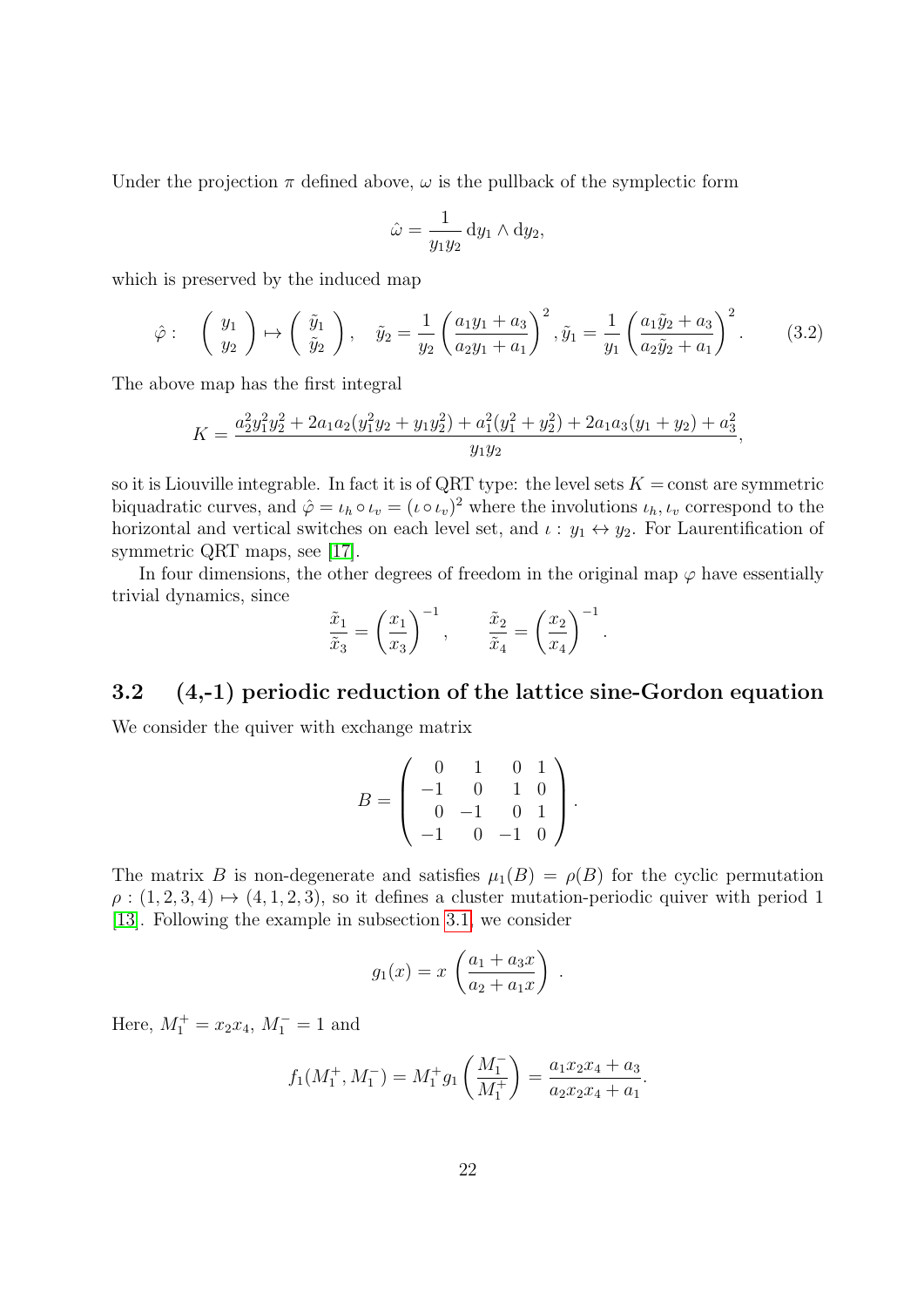Hence, the appropriate analogue of Theorem 1.3 (see Remark 1.4) implies that the map  $\varphi = \rho^{-1} \mu_1$  given by

$$
\varphi: (x_1, x_2, x_3, x_4) \mapsto \left(x_2, x_3, x_4, \frac{1}{x_1} \left(\frac{a_1 x_2 x_4 + a_3}{a_2 x_2 x_4 + a_1}\right)\right)
$$
(3.3)

preserves the symplectic form

$$
\omega = \frac{1}{x_1 x_2} dx_1 \wedge dx_2 + \frac{1}{x_1 x_4} dx_1 \wedge dx_4 + \frac{1}{x_2 x_3} dx_2 \wedge dx_3 + \frac{1}{x_3 x_4} dx_3 \wedge dx_4.
$$

The map  $(3.3)$  is associated with the  $(4, -1)$  periodic reduction of the lattice sine-Gordon equation (3.1), and can be rewritten in recurrence form as

$$
a_1(x_nx_{n+4}-x_{n+1}x_{n+3})+a_2x_nx_{n+1}x_{n+3}x_{n+4}=a_3.
$$

Closed-form expressions for integrals of periodic reductions of the sine-Gordon equation were presented in [23] and their involutivity was proved in [35].

# 4 Concluding remarks

We have considered autonomous recurrences or maps obtained by including additional constant parameters in sequences of cluster mutations that generate completely periodic dynamics, and have shown that it is possible to preserve the presymplectic structure defined by the exchange matrix, and also (by imposing suitable constraints on the parameters) obtain Liouville integrable maps. Our starting point for showing Liouville integrability has been the fact that the original periodic maps admit first integrals defined by cyclic symmetric functions of variables along a period of the orbit. Only the examples of  $A_2$ ,  $A_3$ and  $A_4$  have been dealt with here, but it would be instructive to make a more systematic study of such functions from the viewpoint of the associated Poisson algebra in order to extend these results to cluster algebras defined by other finite type Dynkin diagrams. We have also treated more general types of mutations, involving Möbius transformations, and shown that for some particular affine type exchange matrices these lead to reductions of the discrete sine-Gordon equation.

The parameters  $a_k, b_k$  appearing in our deformed mutations have been assumed constant, but Theorem 1.3 applies equally well to non-autonomous recurrences/maps. In particular, taking

$$
a_k = \frac{y_k}{1+y_k}, \quad b_k = \frac{1}{1+y_k}
$$

in (2.1) leads to the expression for a mutation  $\mu_k$  in a cluster algebra with coefficients [11], which themselves mutate according to

$$
y'_{j} = \begin{cases} y_{k}^{-1} & \text{if } j = k, \\ y_{j} \left( 1 + y_{k}^{-\text{sgn}(b_{jk})} \right)^{-b_{jk}} & \text{otherwise.} \end{cases}
$$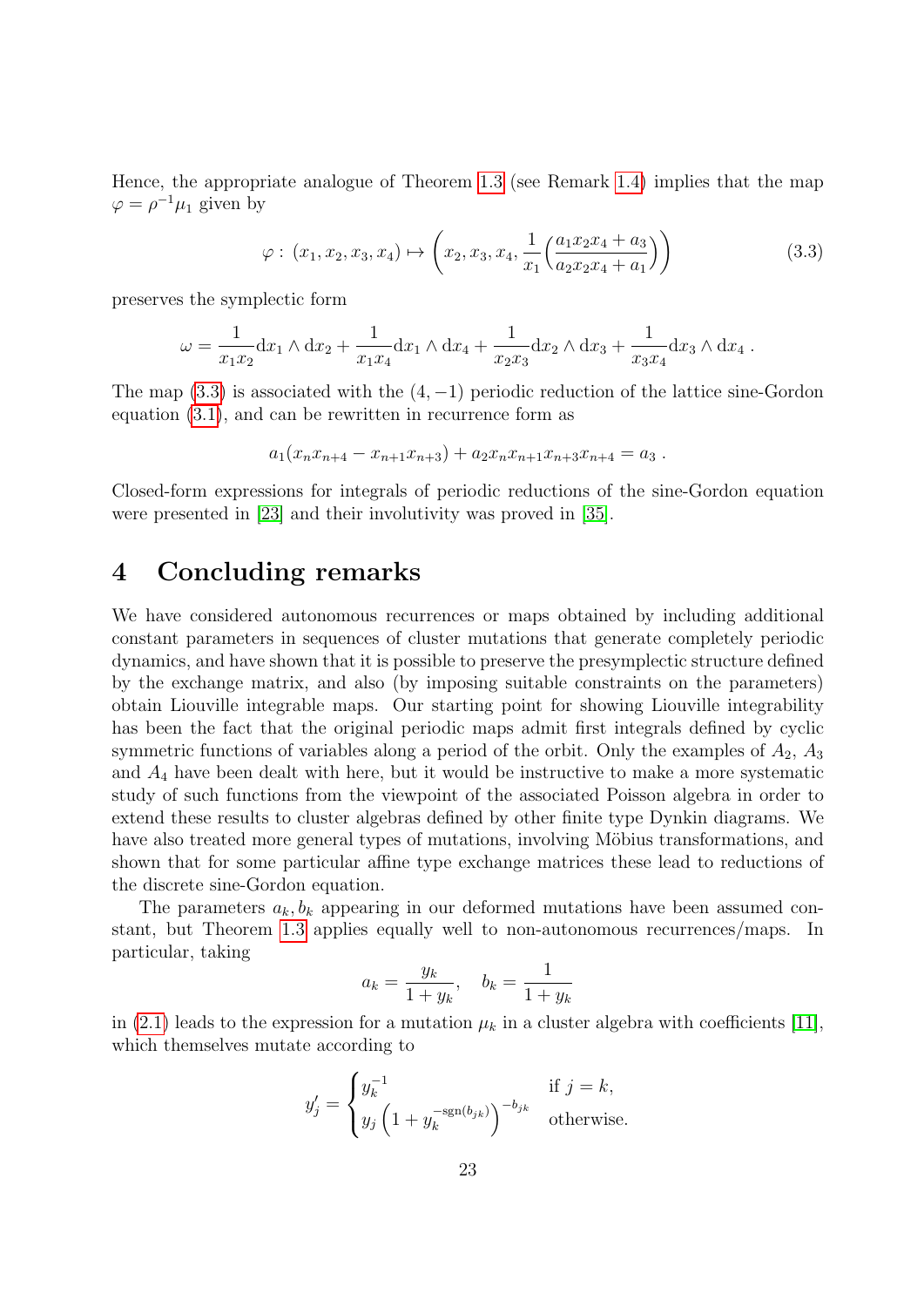The dynamics of the coefficients generates the associated Y-system [26]. In [21], it is shown that non-autonomous dynamics also arises from autonomous Y-systems in the case where the exchange matrix is degenerate: one of the simplest examples is provided by the Y-system

$$
y_{n+7}y_n = \frac{(1+y_{n+6})(1+y_{n+1})}{(1+y_{n+4}^{-1})(1+y_{n+3}^{-1})}
$$

corresponding to the Somos-7 recurrence  $(2.4)$ , solved in terms of the q-Painlevé V equation

$$
x_{n+2}x_n = x_{n+1} + \alpha_n \mathfrak{q}^n, \qquad \alpha_{n+6} = \alpha_n,\tag{4.1}
$$

which is a non-autonomous version of the Lyness recurrence. The fact that the period of  $\alpha_n$  is 6 is important, since if  $\mathfrak{q} = 1$  and  $\alpha_n$  is periodic with a period that is not a divisor of 6, then (4.1) appears to exhibit chaotic dynamics [2].

As another example based on the  $A_2$  exchange matrix, taking  $g_1(x) = \frac{ax+b}{cx+d}$  and letting the coefficients  $a, b, c, d$  depend on the index  $n$  gives the sequence of symplectic maps

$$
\varphi_n(x,y) = \left(y, \frac{a_n y + b_n}{x(c_n y + d_n)}\right)
$$

that corresponds to the non-autonomous nonlinear recurrence

$$
x_{n+2} = \frac{a_n x_{n+1} + b_n}{x_n (c_n x_{n+1} + d_n)}.
$$

Invariants of this recurrence when the coefficients are periodic were presented in [8] and have also been studied in the framework of QRT (and non-QRT) maps with periodic coefficients [32, 33].

Acknowledgments: This research was supported by Fellowship EP/M004333/1 from the Engineering & Physical Sciences Research Council, UK, and grant IEC\R3\193024 from the Royal Society. All of the pictures of quivers were produced using Bernhard Keller's JavaScript mutation applet [25]. On behalf of all authors, the corresponding author states that there is no conflict of interest.

# References

- [1] J. Blanc, Symplectic birational transformations of the plane, Osaka J. Math. 50 (2013) 573–590.
- [2] A. Cima, A. Gasull and V. Mañosa, Integrability and non-integrability of periodic non-autonomous Lyness recurrences, Dyn. Syst. 285 (2013) 18–38.
- [3] H. Coxeter, Frieze patterns, Acta Arithmetica 18 (1971) 297–310.
- [4] A. Doliwa and R. Lin, Discrete KP equation with self-consistent sources, Phys. Lett. A 378 (2014) 1925–1931.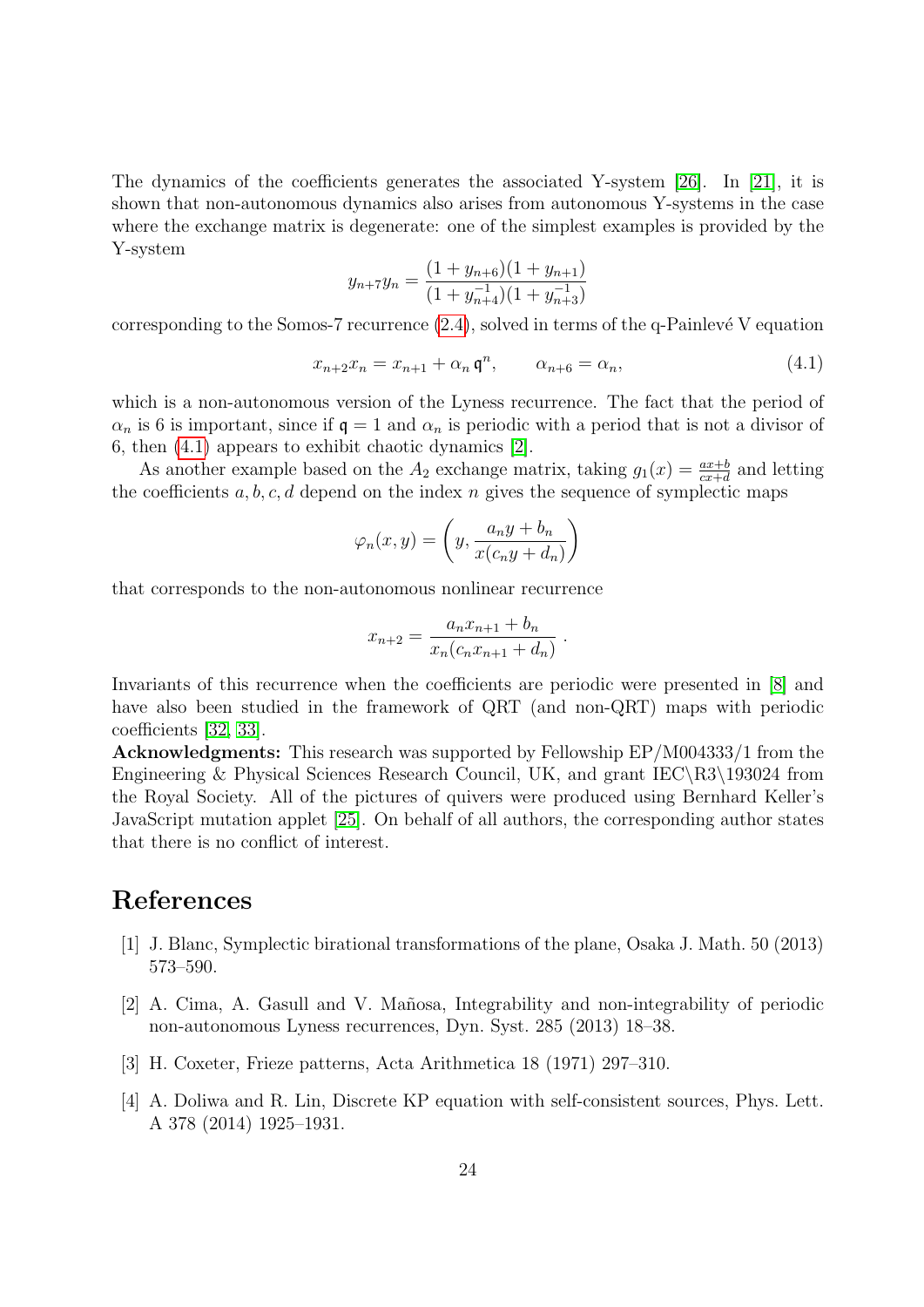- [5] J.J. Duistermaat, Discrete Integrable Systems: QRT Maps and Elliptic Surfaces, Springer Monographs in Mathematics, vol. 304. Springer, 2010.
- [6] J. Esch and T.D. Rogers, The screensaver map: dynamics on elliptic curves arises from polygonal folding, Discrete Comput. Geom. 25 (2001) 477–502.
- [7] C.A. Evripidou, G.R.W. Quispel and J.A.G. Roberts, Poisson structures for difference equations, J. Phys. A: Math. Theor. 51 (2018) 475201.
- [8] J. Feuer, E.J. Janowski and G. Ladas, Invariants for some rational recursive sequences with periodic coefficients, J. Difference Equ. Appl. 2 (1996) 167–174.
- [9] V.V. Fock and A.B. Goncharov, Cluster ensembles, quantization and the dilogarithm, Ann. Sci. Ec. Norm. Supér. 42 (2009) 865–930.
- [10] S. Fomin and A. Zelevinsky, Y-systems and generalized associahedra, Ann. Math. 158 (2003) 977–1018.
- [11] S. Fomin and A. Zelevinsky, Cluster algebras IV: coefficients, Comp. Math. 143 (2007) 112–164.
- [12] A.P. Fordy and A.N.W. Hone, Discrete integrable systems and Poisson algebras from cluster maps, Comm. Math. Phys. 325 (2014) 527–584.
- [13] A.P. Fordy and R.J. Marsh, Cluster Mutation-Periodic Quivers and Associated Laurent Sequences, J. Algebr. Comb. 34 (2011) 19–66.
- [14] P. Galashin and P. Pylyavskyy, Quivers with subadditive labelings: classification and integrability, Math. Z. 295 (2020) 945–999.
- [15] M. Gekhtman, M. Shapiro and A. Vainshtein, Cluster algebras and Weil-Petersson forms, Duke Math. J. 127 (2005) 291–311.
- [16] M. Gross, P. Hacking, S. Keel and M. Kontsevich, Canonical bases for cluster algebras, J. Amer. Math. Soc. 31 (2018) 497–608.
- [17] K. Hamad, A.N.W. Hone, P.H. van der Kamp and G.R.W. Quispel, QRT maps and related Laurent systems, Adv. Appl. Math. (2018) 216–248.
- [18] R. Hirota, Nonlinear partial difference equations III: Discrete Sine-Gordon equation, J. Phys. Soc. Jpn. 43 (1977) 2079–2086.
- [19] R. Hirota and S. Tsujimoto, Conserved quantities of a class of nonlinear differencedifference equations, J. Phys. Soc. Jpn. 64 (1995) 3125–3127.
- [20] A.N.W. Hone, T.E. Kouloukas and G.R.W. Quispel, Some integrable maps and their Hirota bilinear forms, J. Phys. A: Math. Theor. 51 (2018) 044004.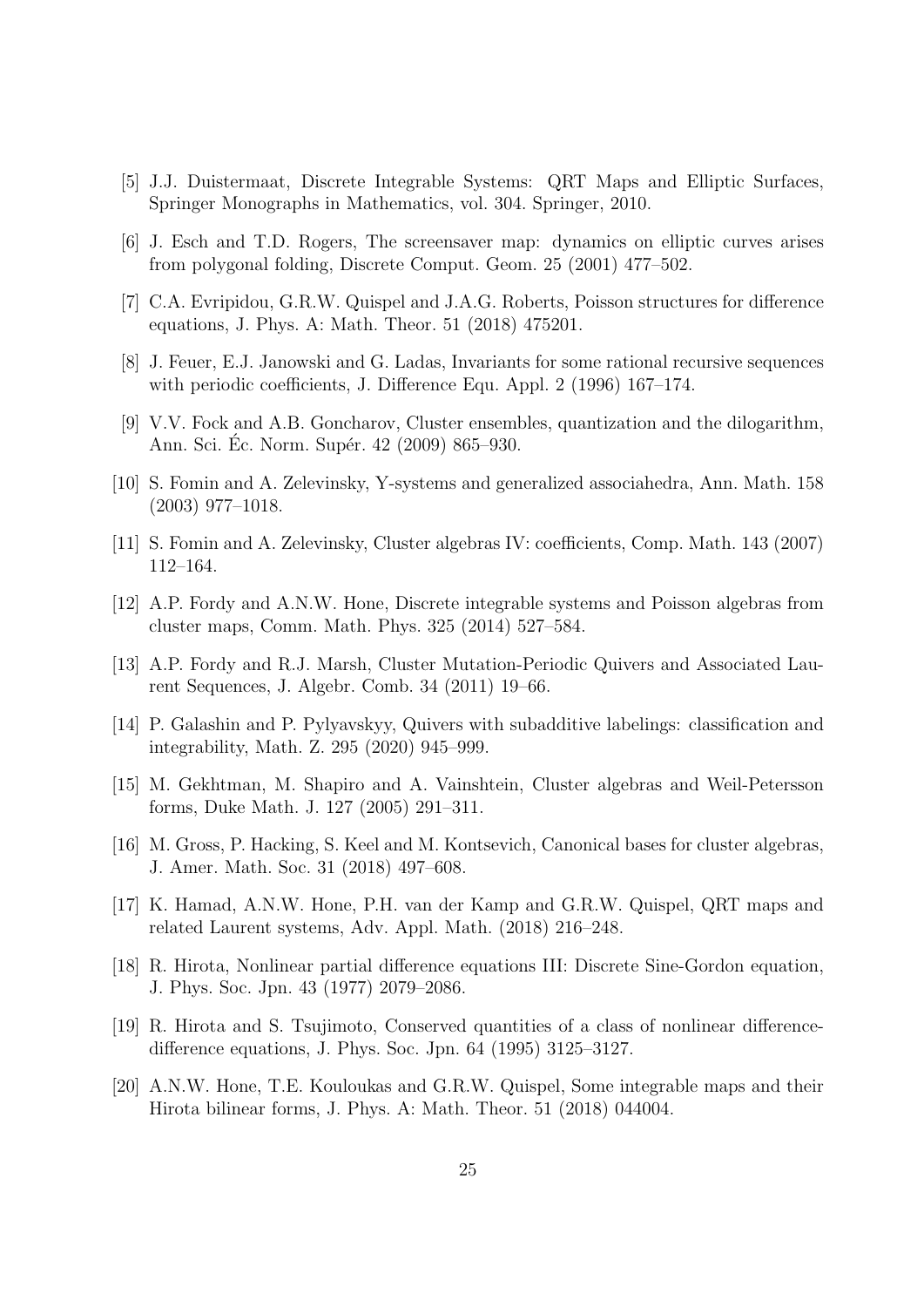- [21] A.N.W. Hone and R. Inoue, Discrete Painlevé equations from Y-systems, J. Phys. A: Math. Theor. 47 (2014) 474007.
- [22] R. Inoue and T. Nakanishi, Difference equations and cluster algebras I: Poisson bracket for integrable difference equations, RIMS Kokyuroku Bessatsu B 28 (2011) 63–88.
- [23] P.H. van der Kamp, O. Rojas and G.R.W. Quispel, Closed-form expressions for integrals of MKdV and sine-Gordon maps, J. Phys. A: Math. Theor. 40 (2007) 12789.
- [24] M. Kanki, J. Mada, K.M. Tamizhmani, T. Tokihiro, Discrete Painlevé II equation over finite fields, J. Phys. A: Math. Theor. 45 (2012) 342001.
- [25] B. Keller, Quiver mutation in JavaScript and Java/Mutation des carquois en JavaScript et Java, [https://webusers.imj-prg.fr/~bernhard.keller/](https://webusers.imj-prg.fr/~bernhard.keller/quivermutation/) [quivermutation/](https://webusers.imj-prg.fr/~bernhard.keller/quivermutation/)
- [26] A. Kuniba, T. Nakanishi and J. Suzuki, T-systems and Y-systems in integrable systems, J. Phys. A: Math. Theor. 44 (2011) 103001.
- [27] K. Lee and R. Schiffler, Positivity for cluster algebras, Ann. Math. 182 (2015) 73–125.
- [28] R.C. Lyness, Note 1581, Math. Gaz. 26 (1942) 62.
- [29] T. Nakanishi, Periodicities in cluster algebras and dilogarithm identities, Representations of Algebras and Related Topics (EMS Series of Congress Reports), ed. A. Skowronski and K. Yamagata (Zurich: European Mathematical Society), pp 407–43, 2011.
- [30] P. Pylyavskyy, Zamolodchikov integrability via rings of invariants, J. Integrable Systems 1 (2016) xyw010.
- [31] G.R.W. Quispel, J.A.G. Roberts and C.J. Thompson, Integrable mappings and soliton equations, Phys. Lett. A 126 (1988) 419–421.
- [32] A. Ramani, B. Grammaticos and R. Willox, Generalized QRT mappings with periodic coefficients, Nonlinearity 24 (2011) 113.
- [33] J.A.G. Roberts and D. Jogia, Birational maps that send biquadratic curves to biquadratic curves, J. Phys. A: Math. Theor. 48 (2015) 08FT02.
- [34] D.T. Tran, P.H. van der Kamp and G.R.W. Quispel, Sufficient number of integrals for the pth-order Lyness equation, J. Phys. A: Math. Theor. 43 (2010) 302001.
- [35] D.T. Tran, P.H. van der Kamp and G.R.W. Quispel, Involutivity of integrals of sine-Gordon, modified KdV and potential KdV maps, J. Phys. A: Math. Theor. 44 (2011) 295206.